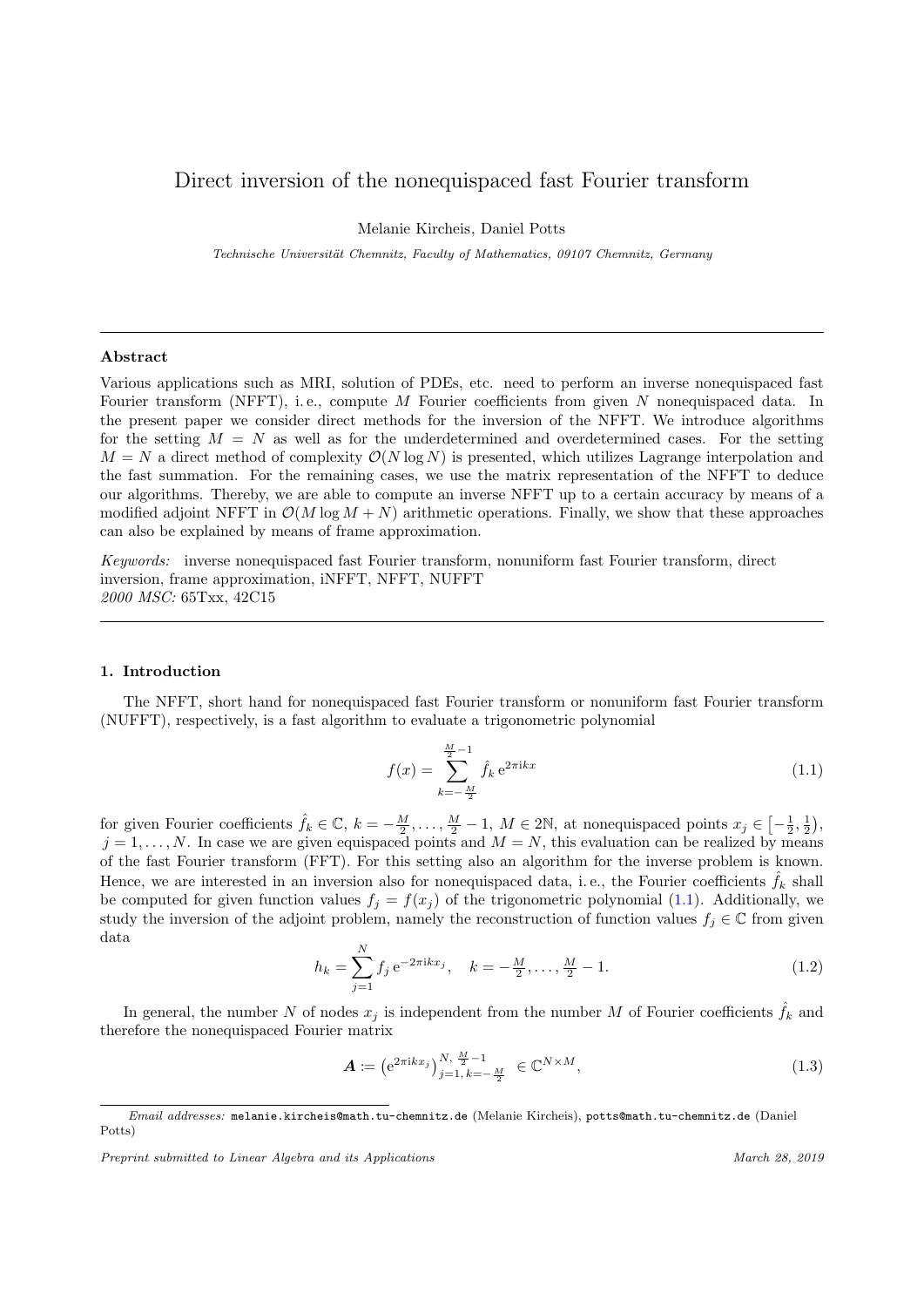<span id="page-1-0"></span>which we would have to invert, is rectangular in most cases. Nevertheless, several approaches have been developed to compute an inverse NFFT (iNFFT). First of all, there are some iterative methods. Recently, in [\[27\]](#page-25-0) an algorithm was published for the setting  $M = N$  which is based on the CG method as well as low rank approximation and is specially designed for jittered equispaced points. An approach for the overdetermined case can be found in [\[12\]](#page-25-0), where the solution is computed iteratively by means of the CG algorithm using the Toeplitz structure of  $A^*WA$  with a diagonal matrix W of Voronoi weights. In [\[23\]](#page-25-0) the CG method in connection with the NFFT was used to formulate an iterative algorithm for the underdetermined setting which deploys  $\hat{A}\hat{W}A^*$  with weights  $\hat{W}$  based on kernel approximation. Furthermore, already in [\[11\]](#page-25-0) a direct method was explained for the setting  $M = N$  which uses Lagrange interpolation as well as fast multipole methods. Based on this, in [\[28\]](#page-25-0) another direct method was deduced for the same setting which also uses Lagrange interpolation but additionally incorporates an imaginary shift for the fast evaluation of occurring sums. Since  $A^*A$  is a Toeplitz matrix another direct method for the overdetermined setting can be derived using this special structure, see [\[18\]](#page-25-0), analogously to [\[3\]](#page-25-0). In addition, also a frame-theoretical approach is known from [\[15\]](#page-25-0) which provides a link between the adjoint NFFT and frame approximation and could therefore be seen as a method to invert the NFFT.

In this paper we present new direct methods for inverting the NFFT in general. For the quadratic setting, i.e.,  $M = N$ , we review our method introduced in [\[21\]](#page-25-0), which is also based on Lagrange interpolation but utilizes the fast summation to evaluate occurring sums. For the general case, we use as a motivation that for equispaced points an inversion can be realized by  $AA^* \approx MI_{N}$  and aim to generalize this result to find a good approximation of the inversion for nonequispaced nodes. To this end, we employ the decomposition  $A \approx BFD$  known from the NFFT approach and compute the sparse matrix B such that we receive an approximation of the form  $AD^*F^*B^* \approx MI_N$ . In other words, we are able to compute an inverse NFFT by means of a modified adjoint NFFT. Analogously, an inverse adjoint NFFT can be obtained by modifying the NFFT. Hence, the inversions can be computed in  $\mathcal{O}(M \log M + N)$  arithmetic operations. The necessary precomputations developed in this paper are of complexity  $\mathcal{O}(N^2)$  and  $\mathcal{O}(M^2)$ , respectively. Therefore, our method is especially beneficial in case we are given fixed nodes for several problems. Finally, we show that these approaches can also be explained by means of frame approximation.

The present work is organized as follows. In Section 2 we introduce the already mentioned algorithm, the NFFT. Afterwards, in Section [3](#page-3-0) we deal with the inversion of this algorithm. In Section [3.1](#page-4-0) we firstly review our method from [\[21\]](#page-25-0) for the quadratic setting  $M = N$ . Secondly, in Section [3.2](#page-7-0) the underdetermined and overdetermined settings are studied, which are treated separately in Sections [3.2.1](#page-9-0) and [3.2.2.](#page-15-0) Finally, in Section [4](#page-19-0) we deduce an approach for the inversion which is based on frame theory. Therefore, first of all, the main ideas of frames and approximation via frames will be introduced in Section [4.1](#page-20-0) and subsequently, in Section [4.2,](#page-21-0) we will use these ideas to develop an approach for the iNFFT adapted from [\[15\]](#page-25-0). In the end, we will see that this frame-theoretical approach can be traced back to the methods for the inversion introduced in Section [3.2.](#page-7-0)

## 2. Nonequispaced fast Fourier transform

For given nodes  $x_j \in \left[-\frac{1}{2},\frac{1}{2}\right), \ j=1,\ldots,N, M \in 2\mathbb{N}$ , as well as arbitrary Fourier coefficients  $\hat{f}_k \in \mathbb{C}$ ,  $k = -\frac{M}{2}, \ldots, \frac{M}{2} - 1$ , we consider the computation of the sums

$$
f_j = f(x_j) = \sum_{k=-\frac{M}{2}}^{\frac{M}{2}-1} \hat{f}_k e^{2\pi i k x_j}, \quad j = 1, ..., N,
$$
\n(2.1)

as well as the adjoint problem of the computation of the sums [\(1.2\)](#page-0-0) for given values  $f_j \in \mathbb{C}$ . A fast algorithm to solve this problem is called **nonequispaced fast Fourier transform (NFFT)** and is briefly explained below, cf. [\[10,](#page-25-0) [5,](#page-25-0) [29,](#page-25-0) [26,](#page-25-0) [25,](#page-25-0) [16,](#page-25-0) [20,](#page-25-0) [27\]](#page-25-0).

By defining the matrix [\(1.3\)](#page-0-0) as well as the vectors  $\boldsymbol{f} := (f_j)_{j=1}^N$ ,  $\hat{\boldsymbol{f}} := (\hat{f}_k)_{k=-N}^{\frac{M}{2}-1}$  $\frac{\frac{M}{2}-1}{k=-\frac{M}{2}}$  and  $h \coloneqq (h_k)_{k=-\frac{M}{2}}^{\frac{M}{2}-1}$  $\frac{1}{k}=-\frac{M}{2},$  the computation of sums of the form (2.1) and [\(1.2\)](#page-0-0) can be written as  $f = A\hat{f}$  and  $h = A^*f$ , where  $A^* = \overline{A}^T$ denotes the adjoint matrix of A.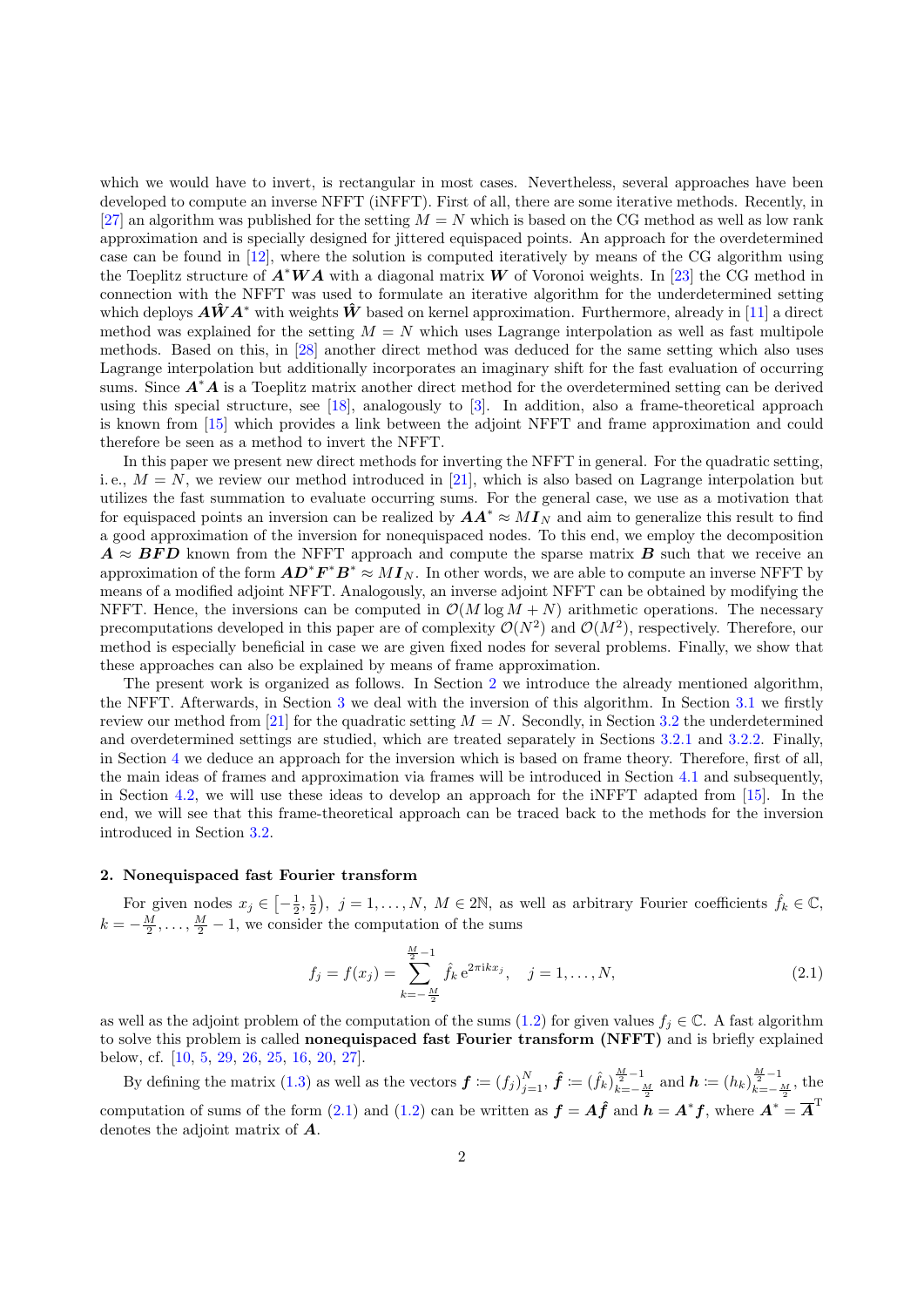### <span id="page-2-0"></span>2.1. The NFFT

We firstly restrict our attention to problem  $(2.1)$ , which is equivalent to the evaluation of a trigonometric polynomial f at nodes  $x_j$ , see [\(1.1\)](#page-0-0). At first, we approximate f by a linear combination of translates of a 1-periodic function  $\tilde{w}$ , i.e.,

$$
f(x) \approx s_1(x) \coloneqq \sum_{l=-\frac{M_{\sigma}}{2}}^{\frac{M_{\sigma}}{2}-1} g_l \,\tilde{w}\left(x - \frac{l}{M_{\sigma}}\right),
$$

where  $M_{\sigma} = \sigma M$  with the so-called **oversampling factor**  $\sigma \geq 1$ . In the easiest case  $\tilde{w}$  originates from periodization of a function  $w: [-\frac{1}{2}, \frac{1}{2}) \to \mathbb{R}$ . Let this so-called **window function** be chosen such that its 1-periodic version  $\tilde{w}(x) = \sum_{r \in \mathbb{Z}} w(x+r)$  has an absolutely convergent Fourier series. By means of the definition

$$
\hat{g}_k \coloneqq \sum_{l=-\frac{M_\sigma}{2}}^{\frac{M_\sigma}{2}-1} g_l \,\mathrm{e}^{-2\pi\mathrm{i}kl/M_\sigma}, \quad k \in \mathbb{Z},
$$

and the convolution theorem,  $s_1$  can be represented as

$$
s_1(x) = \sum_{k=-\infty}^{\infty} c_k(s_1) e^{2\pi i kx}
$$
  
= 
$$
\sum_{k=-\frac{M_{\sigma}}{2}}^{\frac{M_{\sigma}}{2}-1} \hat{g}_k c_k(\tilde{w}) e^{2\pi i kx} + \sum_{\substack{r=-\infty\\r\neq 0}}^{\infty} \sum_{k=-\frac{M_{\sigma}}{2}}^{\frac{M_{\sigma}}{2}-1} \hat{g}_k c_{k+M_{\sigma}r}(\tilde{w}) e^{2\pi i (k+M_{\sigma}r)x}.
$$
 (2.2)

Comparing  $(2.1)$  and  $(2.2)$  gives rise for the following definition. We set

$$
\hat{g}_k := \begin{cases} \n\frac{\hat{f}_k}{\hat{w}(k)} & : k \in \{-\frac{M}{2}, \dots, \frac{M}{2} - 1\}, \\ \n0 & : k \in \{-\frac{M_x}{2}, \dots, \frac{M_x}{2} - 1\} \setminus \{-\frac{M}{2}, \dots, \frac{M}{2} - 1\}, \n\end{cases}
$$

where the Fourier transform of  $w$  is given by

$$
\hat{w}(k) = \int_{-\infty}^{\infty} w(x) e^{-2\pi i kx} dx = \int_{-\frac{1}{2}}^{\frac{1}{2}} \tilde{w}(x) e^{-2\pi i kx} dx = c_k(\tilde{w}).
$$
\n(2.3)

Furthermore, we suppose w is small outside the interval  $[-m/M_{\sigma}, m/M_{\sigma}]$ ,  $m \ll M_{\sigma}$ . Then w can be approximated by  $w_m(x) = \chi_{[-m/M_{\sigma},m/M_{\sigma}]} \cdot w(x)$ , which is compactly supported since  $\chi_{[-m/M_{\sigma},m/M_{\sigma}]}$  denotes the characteristic function of  $[-m/M_{\sigma}, m/M_{\sigma}]$ . Thus,  $\tilde{w}$  can be approximated by the 1-periodic function  $\tilde{w}_m$  with

$$
\sum_{k \in \mathbb{Z}} \hat{w}(k) e^{2\pi i kx} = \tilde{w}(x) \approx \tilde{w}_m(x) = \sum_{r \in \mathbb{Z}} w_m(x+r).
$$

Hence, we obtain the following approximation

$$
f(x_j) \approx s_1(x_j) \approx s(x_j) := \sum_{l=-\frac{M_{\sigma}}{2}}^{\frac{M_{\sigma}}{2}-1} g_l \,\tilde{w}_m\left(x_j - \frac{l}{M_{\sigma}}\right) = \sum_{l=\lceil M_{\sigma}x_j \rceil - m}^{\lfloor M_{\sigma}x_j \rfloor + m} g_l \,\tilde{w}_m\left(x_j - \frac{l}{M_{\sigma}}\right),
$$

where simplification arises because many summands vanish. By defining

• the diagonal matrix

$$
\mathbf{D} := \text{diag}\left(\frac{1}{M_{\sigma}\hat{w}(k)}\right)_{k=-\frac{M}{2}}^{\frac{M}{2}-1} \in \mathbb{C}^{M \times M},\tag{2.4}
$$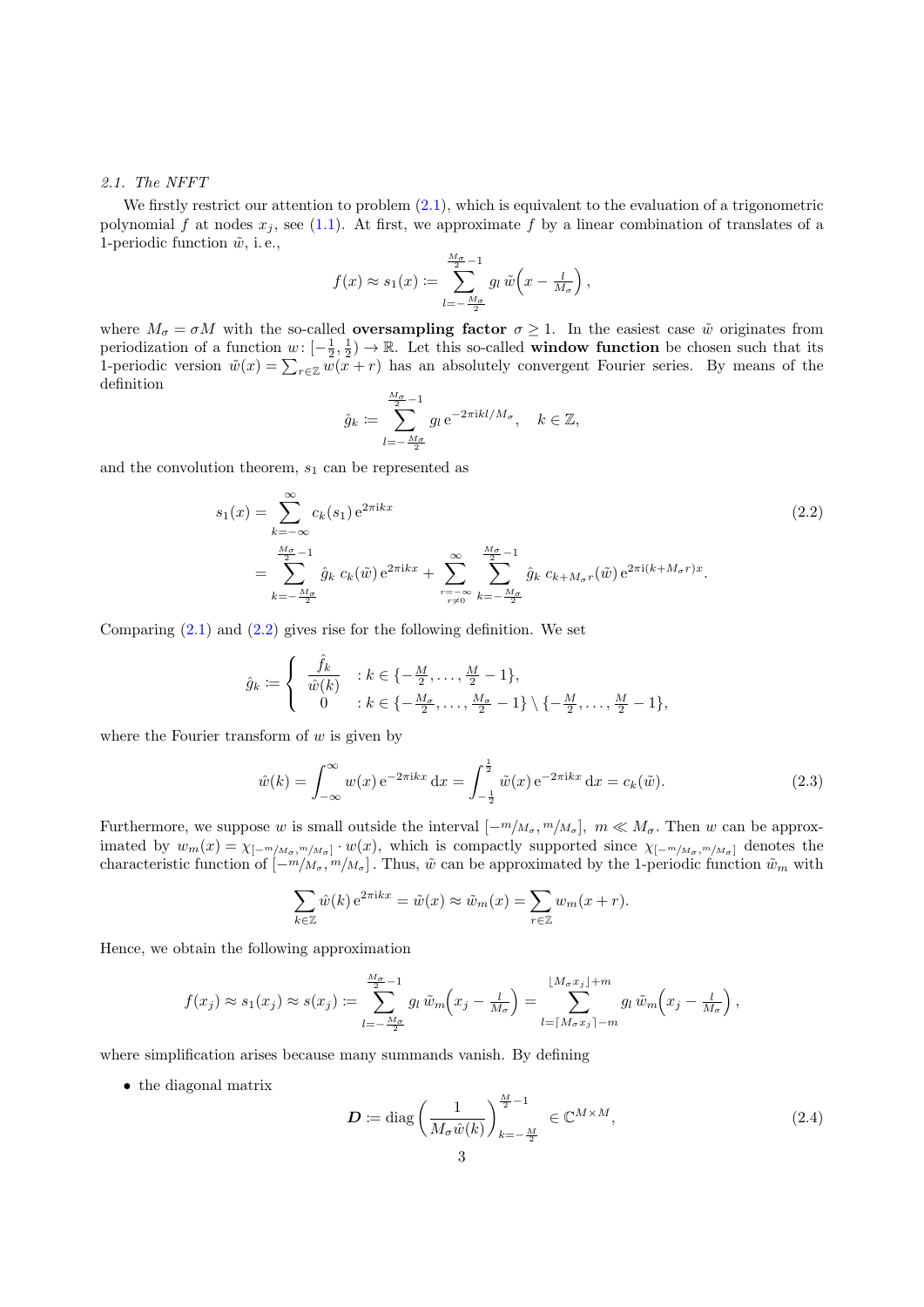<span id="page-3-0"></span>• the truncated Fourier matrix

$$
\boldsymbol{F} \coloneqq \left( e^{2\pi i k \frac{l}{M_{\sigma}}} \right)^{\frac{M_{\sigma}}{2} - 1, \frac{M}{2} - 1}_{l = -\frac{M_{\sigma}}{2}, k = -\frac{M}{2}} \in \mathbb{C}^{M_{\sigma} \times M}, \tag{2.5}
$$

• and the sparse matrix

$$
\boldsymbol{B} \coloneqq \left( \tilde{w}_m \left( x_j - \frac{l}{M_\sigma} \right) \right)_{j=1, l=-\frac{M_\sigma}{2}}^{N, \frac{M_\sigma}{2}-1} \in \mathbb{R}^{N \times M_\sigma}, \tag{2.6}
$$

this can be formulated in matrix-vector notation and we receive the approximation  $\mathbf{A} \approx \mathbf{BFD}$ . Therefore, the corresponding fast algorithm consisting of three steps is of complexity  $\mathcal{O}(M \log M + N)$ .

Remark 2.1. Suitable window functions can be found in [\[10,](#page-25-0) [5,](#page-25-0) [29,](#page-25-0) [9,](#page-25-0) [13,](#page-25-0) [16,](#page-25-0) [20\]](#page-25-0).  $\Box$ 

**Remark 2.2.** It must be pointed out that because of consistency the factor  $\frac{1}{M_{\sigma}}$  is here not located in the matrix  $\boldsymbol{F}$  as usual but in the matrix  $\boldsymbol{D}$ .  $\Box$ 

## 2.2. The adjoint NFFT

Now we consider the problem  $(1.2)$ , which is treated similarly to [\[26\]](#page-25-0), and therefore we firstly define the function

$$
\tilde{g}(x) := \sum_{j=1}^{N} f_j \tilde{w}(x_j - x) \tag{2.7}
$$

and calculate its Fourier coefficients

$$
c_k(\tilde{g}) = \int_{-\frac{1}{2}}^{\frac{1}{2}} \tilde{g}(x) e^{-2\pi i kx} dx = \sum_{j=1}^{N} f_j e^{-2\pi i kx_j} \int_{-\frac{1}{2}}^{\frac{1}{2}} \tilde{w}(y) e^{2\pi i k y} dy = h_k c_{-k}(\tilde{w}).
$$

In other words, the values  $h_k$  can be computed if  $c_{-k}(\tilde{w})$  and  $c_k(\tilde{g})$  are known. The Fourier coefficients of  $\tilde{q}$  are determined approximately by means of the trapezoidal rule

$$
c_k(\tilde{g}) \approx \frac{1}{M_{\sigma}} \sum_{l=-\frac{M_{\sigma}}{2}}^{\frac{M_{\sigma}}{2}-1} \sum_{j=1}^{N} f_j \,\tilde{w}\left(x_j - \frac{l}{M_{\sigma}}\right) \,\mathrm{e}^{-2\pi\mathrm{i}kl/M_{\sigma}}.
$$

Let the function w moreover be well localized in time so that  $\tilde{w}$  can be replaced by  $\tilde{w}_m$  again. Then we obtain the approximation

$$
\frac{c_k(\tilde{g})}{c_{-k}(\tilde{w})} \approx \frac{1}{M_\sigma \hat{w}(-k)} \sum_{l=-\frac{M_\sigma}{2}}^{\frac{M_\sigma}{2}-1} \sum_{j=1}^N f_j \,\tilde{w}_m\left(x_j - \frac{l}{M_\sigma}\right) e^{-2\pi i k l/M_\sigma} =: \tilde{h}_k. \tag{2.8}
$$

Rewriting this by means of [\(2.4\)](#page-2-0), (2.5) and (2.6) we receive  $\mathbf{A}^* \approx \mathbf{D}^* \mathbf{F}^* \mathbf{B}^*$ . Hence, the algorithm for the adjoint problem is also of complexity  $\mathcal{O}(M \log M + N)$ .

#### 3. Inversion of the NFFT

Having introduced the fast methods for nonequispaced data, we aim to find an inversion for these algorithms encouraged by the fact that for equispaced data the inversion is well-known. Therefore, we face the following two problems.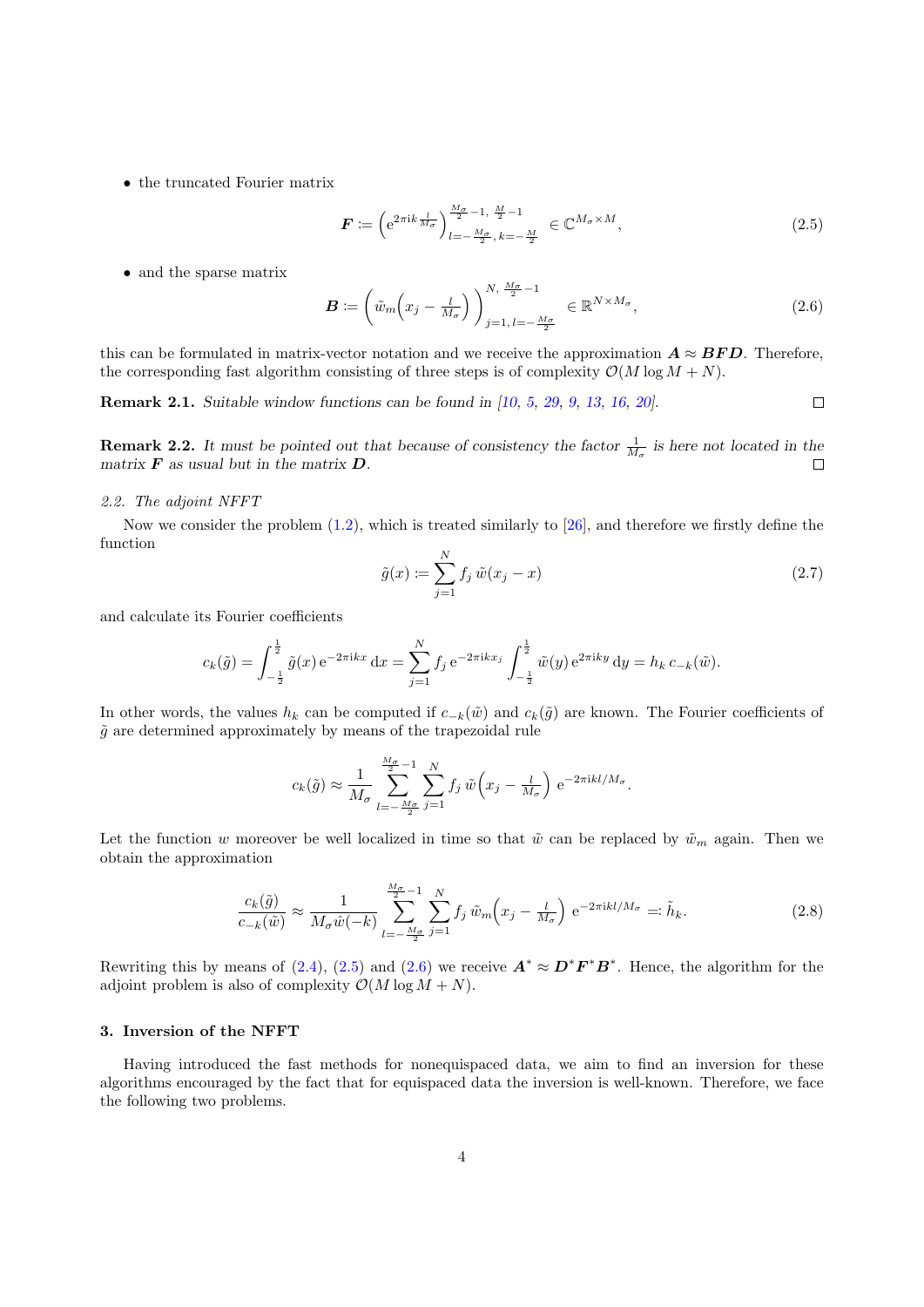<span id="page-4-0"></span>(1) Solve

$$
\mathbf{A}\hat{\mathbf{f}} = \mathbf{f},
$$
  
given:  $\mathbf{f} \in \mathbb{C}^{N}$ , find:  $\hat{\mathbf{f}} \in \mathbb{C}^{M}$ , (3.1)

i. e., reconstruct the Fourier coefficients  $\hat{f} = (\hat{f}_k)_{k=-\infty}^{\frac{M}{2}-1}$  $\frac{p}{k=-\frac{M}{2}}$  from given function values  $\boldsymbol{f}=(f_j)_{j=1}^N$ . This will be solved by an inverse NFFT.

(2) Solve

$$
\mathbf{A}^* \mathbf{f} = \mathbf{h},
$$
  
given:  $\mathbf{h} \in \mathbb{C}^M$ , find:  $\mathbf{f} \in \mathbb{C}^N$ , (3.2)

i.e., reconstruct the coefficients  $\boldsymbol{f} = (f_j)_{j=1}^N$  from given data  $\boldsymbol{h} = (h_k)_{k=-N}^{\frac{M}{2}-1}$  $\frac{2}{k}$  are  $\frac{M}{2}$ . This will be solved by an inverse adjoint NFFT.

In both problems the numbers  $M$  and  $N$  are independent. It is obvious that except for the quadratic setting  $M = N$  there are two different ways to choose M and N. The first possibility is  $M < N$ , i.e., for the inverse NFFT in  $(3.1)$  we are given more function values than Fourier coefficients, which we are supposed to find. That means, we are in an overdetermined setting. The second variation is the converse setting  $M > N$ , where we have to find more Fourier coefficients than we are given initial data. Hence, this is the underdetermined case. Analogously, the same relations can be considered for the inverse adjoint NFFT in (3.2). There M belongs to the given data whereas  $N$  goes with the wanted solution. Thus, the overdetermined case in now  $M > N$  while the problem is underdetermined for  $M < N$ .

This section is organized as follows. Firstly, in Section 3.1 the inversions are derived for the quadratic case  $M = N$ . Secondly, in Section [3.2.1](#page-9-0) we survey the underdetermined case of the inverse NFFT, which corresponds to the overdetermined case of the adjoint. Finally, in Section [3.2.2](#page-15-0) the overdetermined case of the inverse NFFT is explained, which is related to the underdetermined case of the adjoint.

#### 3.1. The quadratic case

For the quadratic case  $M = N$  we use an approach analogous to [\[11,](#page-25-0) [28\]](#page-25-0), where an inversion is realized by means of Lagrange interpolation. While the fast algorithms are obtained in [\[11\]](#page-25-0) by means of FMM, our method from [\[21\]](#page-25-0) employs the fast summation for acceleration, see [\[25\]](#page-25-0).

The main idea is to use a relation between two evaluations of a trigonometric polynomial

$$
f_j := f(y_j) = \sum_{k=-\frac{N}{2}}^{\frac{N}{2}-1} \hat{f}_k e^{2\pi i k y_j}, \quad j = 1, ..., N,
$$

and

$$
g_l := f(x_l) = \sum_{k=-\frac{N}{2}}^{\frac{N}{2}-1} \hat{f}_k e^{2\pi i k x_l}, \quad l = 1, ..., N,
$$
\n(3.3)

for different nodes  $x_l, y_j \in \left[-\frac{1}{2}, \frac{1}{2}\right), l, j = 1, \ldots, N$ , and Fourier coefficients  $\hat{f}_k \in \mathbb{C}, k = -\frac{N}{2}, \ldots, \frac{N}{2} - 1$ . By defining the coefficients

$$
a_l = \prod_{n=1}^{N} \sin(\pi(x_l - y_n)) \quad \text{and} \quad b_j = \prod_{\substack{n=1 \\ n \neq j}}^{N} \frac{1}{\sin(\pi(y_j - y_n))}, \quad l, j = 1, \dots, N,
$$
 (3.4)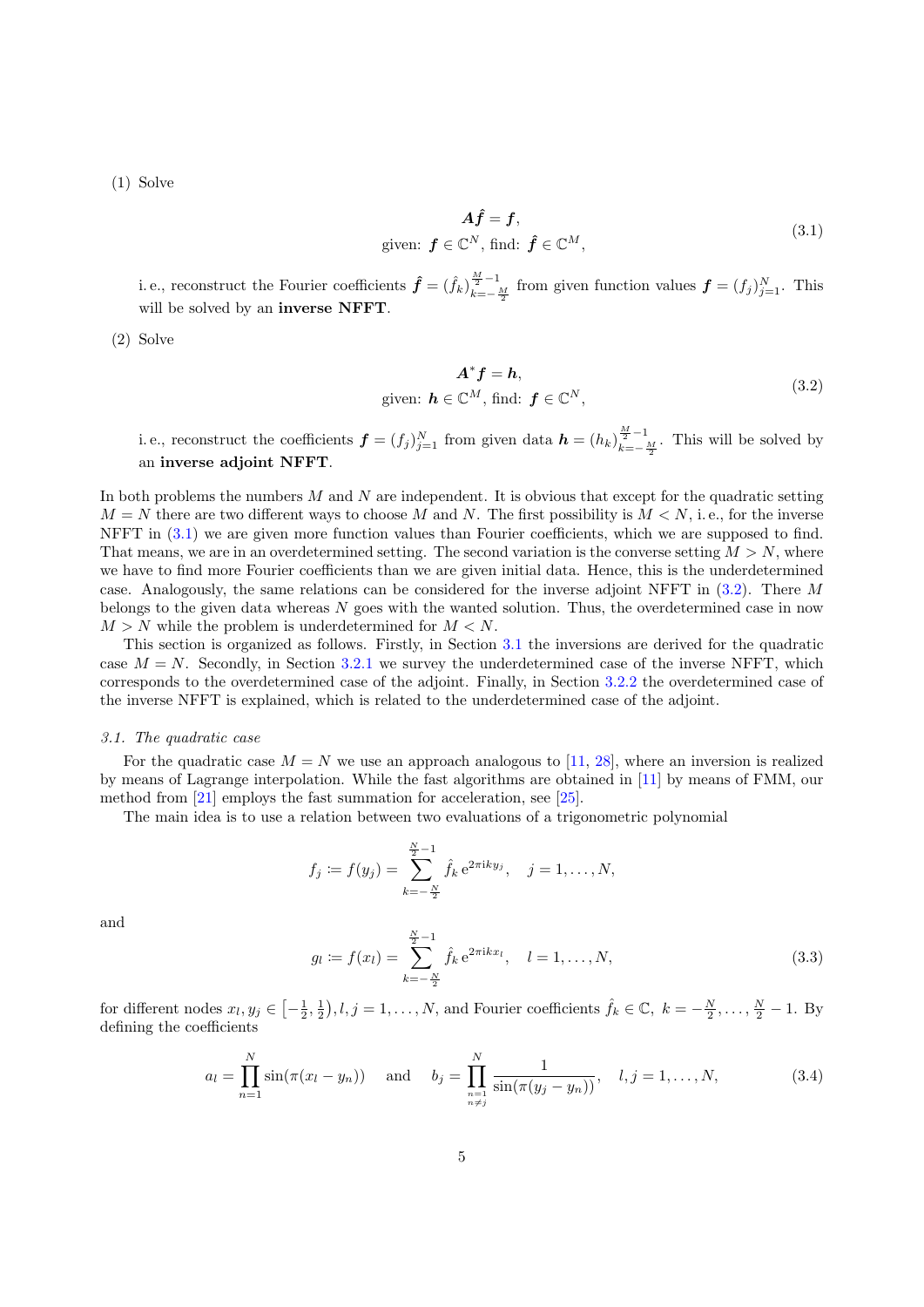<span id="page-5-0"></span>we observe the relation

$$
g_l = a_l \sum_{j=1}^{N} f_j b_j \left( \frac{1}{\tan(\pi(x_l - y_j))} - i \right), \quad l = 1, ..., N,
$$
\n(3.5)

cf. [\[11,](#page-25-0) Theorem 2.3]. Hence, for given nonequispaced nodes  $y_i$  the computation of an inverse NFFT can be realized by choosing additional points  $x_l$  and applying formula (3.5). If these nodes  $x_l$  are chosen equidistantly we can compute the Fourier coefficients  $\hat{f}_k$  by simply applying an FFT to the coefficients  $g_l$  in [\(3.3\)](#page-4-0).

Remark 3.1. It must be pointed out that the considered approach is only applicable for disjoint sets of nodes. If this condition is violated this would mean division by zero in case of the coefficients  $b_j$ , cf. [\(3.4\)](#page-4-0). However, this can easily be avoided since we are free to choose the equispaced points  $x_l$  distinct from  $y_j$ .  $\Box$ 

We approximate the coefficients  $g_l$  in (3.5) by using the fast summation, see [\[25\]](#page-25-0). Considering the computation scheme we see that it is possible to compute

$$
\tilde{g}_l := \sum_{j=1}^N f_j b_j \cot(\pi (x_l - y_j)), \quad l = 1, ..., N,
$$
\n(3.6)

by means of the fast summation. Then the wanted coefficients  $q_l$  can be obtained by

$$
g_l = a_l \left( \tilde{g}_l - \mathbf{i} \cdot \sum_{j=1}^N f_j b_j \right), \quad l = 1, ..., N,
$$
 (3.7)

where we only have to compute an additional scalar product of two vectors, which requires only  $\mathcal{O}(N)$  arithmetic operations. Considering the kernel  $K(x) = \cot(\pi x)$  in detail it becomes apparent that this function has not only a singularity at  $x = 0$  but also at the boundary  $x = \pm 1$ . Thus, we have to make an effort. For detailed information about the computation see [\[21\]](#page-25-0).

The coefficients  $a_l$  and  $b_j$  can also be computed efficiently by the fast summation because of the observations

$$
\tilde{a}_l := \ln |a_l| = \ln \left| \prod_{n=1}^N \sin(\pi(x_l - y_n)) \right| = \sum_{n=1}^N \ln |\sin(\pi(x_l - y_n))|
$$

and

$$
\tilde{b}_j := \ln |b_j| = \ln \left| \prod_{\substack{n=1 \ n \neq j}}^N \frac{1}{\sin(\pi(y_j - y_n))} \right| = - \sum_{\substack{n=1 \ n \neq j}}^N \ln |\sin(\pi(y_j - y_n))|.
$$

Therefore, it is possible to use the kernel  $K(x) = \ln(|\sin(\pi x)|)$  to compute the absolute values and perform a sign correction afterwards to receive the signed coefficients  $a_l$  and  $b_i$ . Having a closer look at the kernel it becomes apparent that this function is also one-periodic and shows singularities at the same positions as the cotangent does. Hence, the computation works analogously.

Remark 3.2. A straightforward implementation of (3.5) can lead to overflow and underflow issues. The closer our nodes are the more formula (3.5) suffers from these issues. However, having a look at the coefficients  $a_l$  and  $b_j$  we recognize that the decrease and the increase are in the same scale. Thus, for  $s \in \mathbb{R}$  we realize a stabilization by considering  $|a_l| \cdot |b_j| = e^{\ln |a_l|} e^{\ln |b_j|} = e^{\tilde{a}_l} e^{\tilde{b}_j} = e^{\tilde{a}_l + s} e^{\tilde{b}_j - s}$ , i.e., instead of computing products of the coefficients we use the additional factor e<sup>s</sup> to overcome numerical difficulties. To bring the coefficients as close together as possible we choose  $s = \min \{ \min_j \{ \tilde{d}_j \} , \min_l \{ \tilde{c}_l \} \}$ . For details  $\Box$ see also  $[19, ./mathlab/infft1d]$  $[19, ./mathlab/infft1d]$ .

Thus, we obtain the following fast algorithm.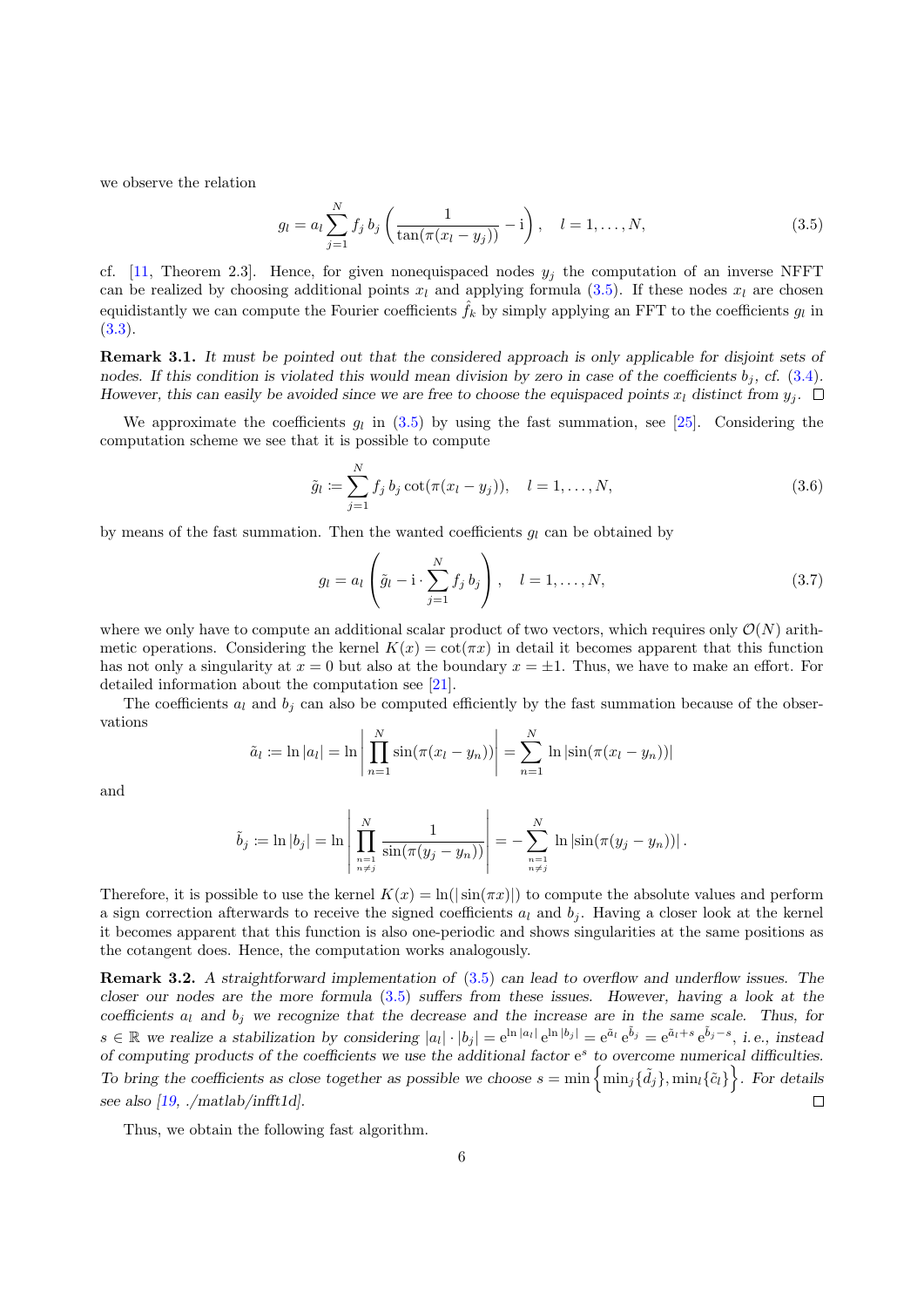## <span id="page-6-0"></span>Algorithm 3.3 (Fast inverse NFFT - quadratic case).

For  $N \in 2\mathbb{N}$  let be given equispaced nodes  $x_l \in \left[-\frac{1}{2},\frac{1}{2}\right)$ ,  $l=1,\ldots,N$ , nonequispaced nodes  $y_j \in \left[-\frac{1}{2},\frac{1}{2}\right)$  and  $f_j \in \mathbb{C}, j = 1, \ldots, N.$ 

- 1. Compute  $\tilde{a}_l = \ln |a_l|$  and  $\tilde{b}_j = \ln |b_j|$  by means of the fast summation using the kernel function  $K(x) = \ln(|\sin(\pi x)|).$   $\mathcal{O}(N \log N)$
- 2. Determine the stabilization factor s and set  $a_l = e^{\tilde{a}_l + s}$  and  $b_j = e^{\tilde{b}_j s}$  $\mathcal{O}(N)$
- 3. Perform a sign correction for  $a_l$  and  $b_j$ .  $\mathcal{O}(N)$ (If the nodes have to be sorted, we end up with  $\mathcal{O}(N \log N)$ )
- 4. Compute  $\tilde{q}_l$  analogously to  $\tilde{a}_l$  by means of the fast summation with the kernel function  $K(x) = \cot(\pi x)$ , cf.  $(3.6)$ .  $\mathcal{O}(N \log N)$
- 5. Compute  $g_l$  via [\(3.7\)](#page-5-0).  $\mathcal{O}(N)$
- 6. Compute

$$
\check{f}_k = \frac{1}{N} \sum_{l=1}^N g_l e^{-2\pi i k x_l}, \quad k = -\frac{N}{2}, \dots, \frac{N}{2} - 1,
$$

by means of an FFT.  $\mathcal{O}(N \log N)$ 

Output:  $\check{f}_k \approx \hat{f}_k$ Complexity:  $\mathcal{O}(N \log N)$ 

 $\Box$ Remark 3.4. This algorithm is part of the software package NFFT 3.4.1, see [\[19,](#page-25-0) ./matlab/infft1d].

Now we have a look at some numerical examples.

**Example 3.5.** We choose arbitrary Fourier coefficients  $\hat{f}_k \in [1, 100]$  and compute the evaluations of the related trigonometric polynomial [\(1.1\)](#page-0-0). Out of these we want to retrieve the given  $\hat{f}_k$ . As mentioned in  $[15, 8, 1]$  $[15, 8, 1]$  $[15, 8, 1]$  $[15, 8, 1]$  $[15, 8, 1]$  we examine so-called jittered equispaced nodes

$$
y_j = -\frac{1}{2} + \frac{j-1}{N} + \frac{1}{4N}\theta, \quad j = 1, ..., N, \text{ with } \theta \sim U(0, 1), \tag{3.8}
$$

where  $U(0,1)$  denotes the uniform distribution on the interval  $(0,1)$  and the factor  $\frac{1}{4}$  is our choice for the arbitrary perturbation parameter which has to be less than  $\frac{1}{2}$  in order to not let the nodes switch position. For a detailed study of this sampling pattern we refer to [\[1,](#page-25-0) Section 4]. We consider the absolute and relative errors per node

$$
\frac{e_r^{\text{abs}}}{N} = \frac{1}{N} \|\hat{f} - \check{f}\|_r \quad \text{and} \quad \frac{e_r^{\text{rel}}}{N} = \frac{\|\hat{f} - \check{f}\|_r}{N \|\hat{f}\|_r}
$$
(3.9)

for  $r \in \{2, \infty\}$ , where  $\check{f}$  is the outcome of Algorithm 3.3.

As a first experiment we use  $N = 2<sup>c</sup>$  with  $c = 1, \ldots, 14$ , and for the parameters needed in the fast summation we use the standard values, see [\[19\]](#page-25-0). In a second experiment we fix  $N = 1024$  and increase some of the standard values, namely the cut-off parameter  $m$  and the degree of smoothness  $p$  shall be chosen uniformly  $m = p = c$  with  $c = 4, \ldots, 12$ .

The corresponding results are depicted in Figure [3.1.](#page-7-0) Having a look at the errors per node for growing N, see (a), we observe that the errors are worse if we consider very small sizes of N. Otherwise, we recognize that these errors remain stable for large sizes of N. In  $(b)$  we can see that for fixed N a higher accuracy can be achieved by tuning the parameters of the fast summation.  $\Box$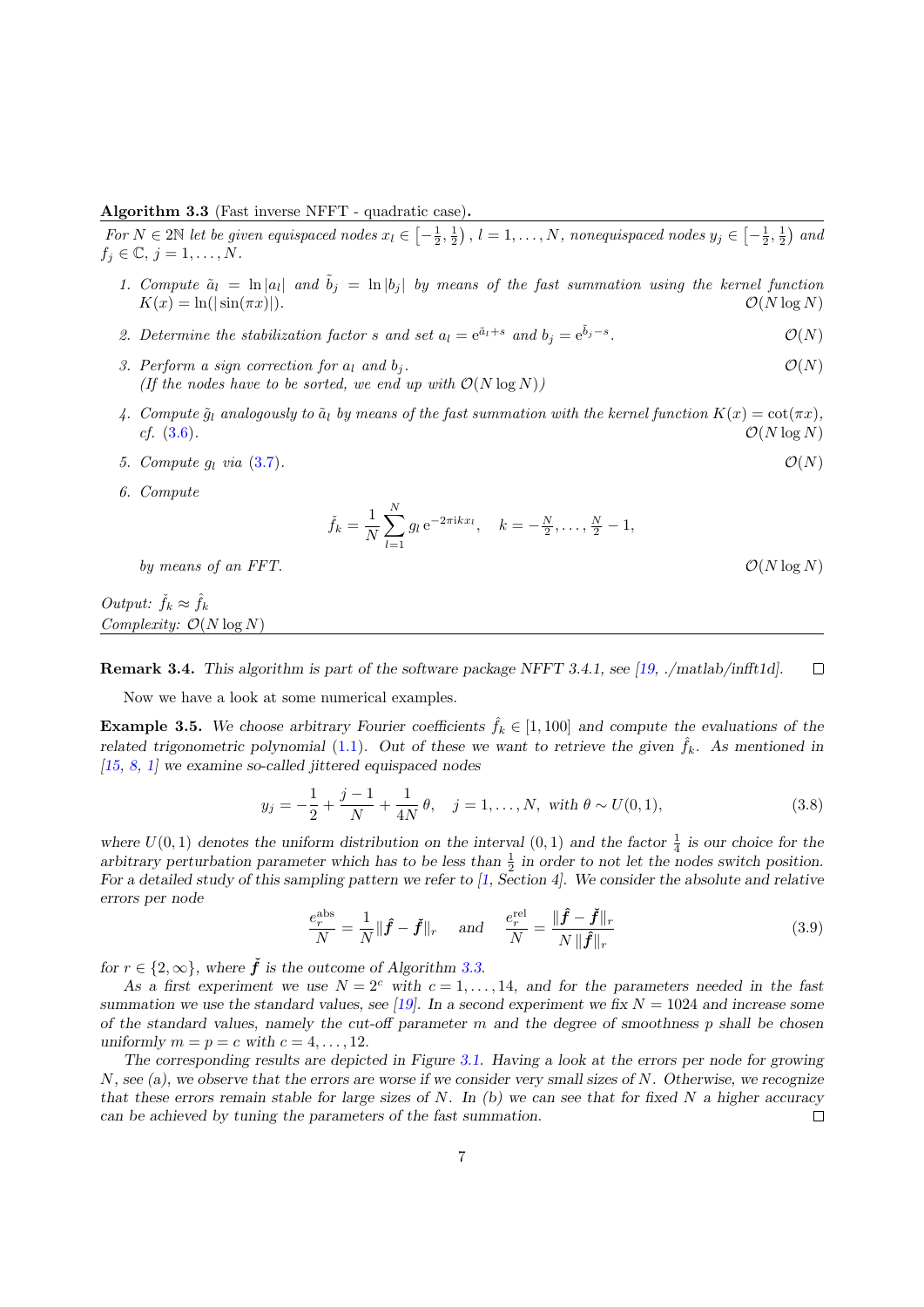<span id="page-7-0"></span>

Figure 3.1: Comparison of the errors per node [\(3.9\)](#page-6-0) of reconstructed Fourier coefficients generated by Algorithm [3.3](#page-6-0) for jittered equispaced nodes.

Remark 3.6. We have a look at the condition number of the nonequispaced Fourier matrix A. Figure [3.2](#page-8-0) displays cond<sub>2</sub>( $\mathbf{A}$ ) =  $\|\mathbf{A}\|_2 \|\mathbf{A}^{-1}\|_2$  for different kinds of nodes for increasing  $N = 2^c$ ,  $c = 1, ..., 10$ . There we see that the distribution of the nonequispaced nodes is of great importance. For jittered equispaced nodes, cf.  $(3.8)$ , the condition number is nearly 1 for all sizes of N, so this problem is well-conditioned. However, for Chebyshev nodes

$$
y_j = \frac{1}{2}\cos\left(\frac{2(N-j)+1}{2N}\pi\right), \quad j = 1, \dots, N,
$$
\n(3.10)

or logarithmically spaced nodes

$$
y_j = \left(\frac{6}{5}\right)^{j-N}, \quad j = 1, ..., N,
$$

it is easy to see that the condition number rises rapidly. These last mentioned problems are simply illconditioned and we cannot assume a good approximation by Algorithm [3.3.](#page-6-0) For a detailed investigation of the condition number for rectangular nonequispaced Fourier matrices see [\[22\]](#page-25-0) and the references therein and also [\[4,](#page-25-0) [6\]](#page-25-0).  $\Box$ 

Remark 3.7. We obtain an inverse adjoint NFFT by simply considering the adjoint of Algorithm [3.3,](#page-6-0) i.e., for  $\mathbf{v} := (v_l)_{l=1}^N$  being the inverse Fourier transform of  $\mathbf{h}$  we apply the formula

$$
f_j = b_j \sum_{l=1}^{N} a_l v_l \left( \frac{1}{\tan(\pi(x_l - y_j))} + i \right), \quad j = 1, ..., N.
$$
 (3.11)

 $\Box$ 

This relation can easily be seen by using the matrix representation of Algorithm [3.3.](#page-6-0)

#### 3.2. The rectangular case

For the general case  $M \neq N$  we follow a different approach. To clarify the idea we firstly have a look at equispaced nodes

$$
x_j = \frac{j}{N} \in \left[-\frac{1}{2}, \frac{1}{2}\right), j = -\frac{N}{2}, \dots, \frac{N}{2} - 1.
$$

Thereby, we obtain

$$
\mathbf{A} = \left( e^{2\pi i k \frac{j}{N}} \right)_{j=-\frac{N}{2}, k=-\frac{M}{2}}^{\frac{N}{2}-1, \frac{M}{2}-1} \quad \text{and} \quad \mathbf{A}^* = \left( e^{-2\pi i k \frac{j}{N}} \right)_{k=-\frac{M}{2}, j=-\frac{N}{2}}^{\frac{M}{2}-1, \frac{N}{2}-1}.
$$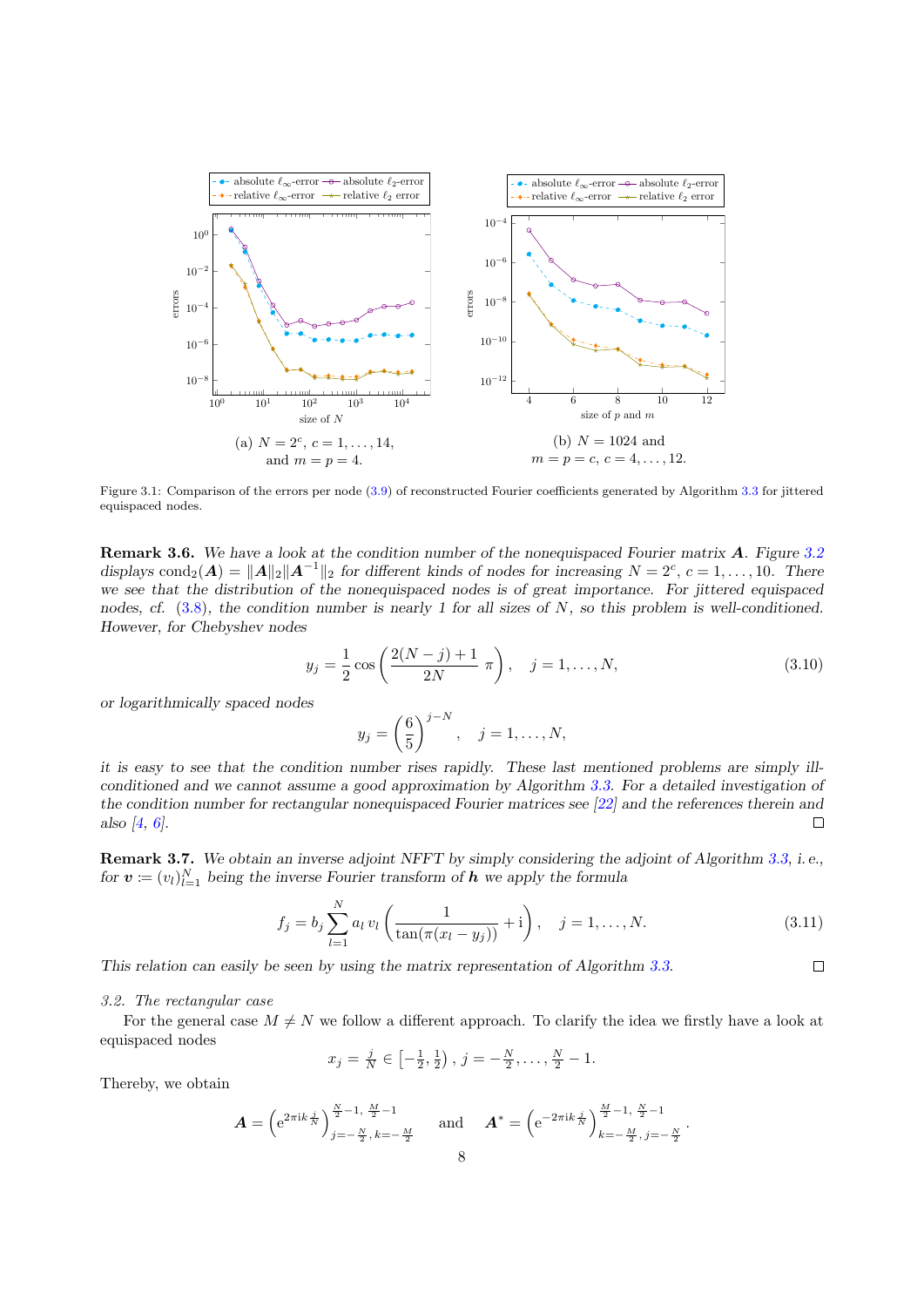<span id="page-8-0"></span>

Figure 3.2: Comparison of condition numbers of the nonequispaced Fourier matrix A computed using cond from MATLAB for different kinds of nodes for  $N = 2^c$ ,  $c = 1, \ldots, 10$ .

Considering products of these two matrices it becomes apparent that  $A^*A = NI_M$  for  $M \leq N$  as well as  $AA^* = MI_N$  for  $M \geq N$  with  $N \mid M$ . This is to say, in these special cases we are given an inversion of the NFFT by composition of the Fourier matrices. Hence, we seek to use this result to find a good approximation of the inversion in the general case. This will be done by modification of the matrix  $\bf{B}$  so that we receive an approximation of the form  $AD^*F^*B^* \approx MI_N$  similar to the equispaced case. For this purpose, the entries of the matrix **B** should be calculated such that its sparse structure with at most  $(2m + 1)$  entries per row and consequently the arithmetic complexity of the algorithms is preserved. A matrix  $\bm{B}$  satisfying this property we call  $(2m+1)$ -sparse.

It is to be noticed that the fact of underdetermination and overdetermination is not of great importance when deducing the methods for the inversion. Even if it is a necessary condition for the exact inversion for equispaced nodes, the algorithms in the nonequispaced setting can always be used in both cases. However, we will see later on that each algorithm works best in one of these cases and therefore they are already introduced for this special case. Having this in mind we give an outline of how to handle problems [\(3.1\)](#page-4-0) and  $(3.2).$  $(3.2).$ 

(1) To solve [\(3.1\)](#page-4-0) our aim is to compute a sparse matrix  $\mathbf{B}^*$  from given nodes  $x_j$  such that by application of an adjoint NFFT we obtain a fast inverse NFFT.

Suppose we are given the approximation  $AD^*F^*B^* \approx MI_N$ . Then it also holds that

1  $\frac{1}{M} \; \bm{A} \bm{D}^* \bm{F}^* \bm{B}^* \bm{f} \approx \bm{f} \quad \forall \bm{f} \in \mathbb{C}$  $(3.12)$ 

If we now set

$$
\check{\boldsymbol{f}} := \frac{1}{M} \boldsymbol{D}^* \boldsymbol{F}^* \boldsymbol{B}^* \boldsymbol{f},
$$

we can rewrite approximation (3.12) as  $\vec{A} \cdot \vec{f}$  is since we already know that  $\vec{A} \cdot \vec{f} = f$  this means  $\check{f} \approx \hat{f}$ , which could be interpreted as a reconstruction of the Fourier coefficients  $\hat{f}$ . To achieve a good approximation we want  $\check{f}$  to be as close as possible by  $\hat{f}$ . This can be accomplished by optimizing  $A\ddot{f} \approx \dot{f}$ , i.e., we aim to solve the optimization problem

$$
\underset{\boldsymbol{\check{f}}\in\mathbb{C}^{M}}{\text{Minimize}}\;\;\|\boldsymbol{A}\boldsymbol{\check{f}}-\boldsymbol{f}\|_{2}.
$$

Using the definition of  $\check{f}$  this norm can be estimated above by

$$
\|M\boldsymbol A\check{\boldsymbol f}-M\boldsymbol f\|_2=\|\boldsymbol A\boldsymbol D^*\boldsymbol F^*\boldsymbol B^*\boldsymbol f-M\boldsymbol f\|_2\leq \|\boldsymbol A\boldsymbol D^*\boldsymbol F^*\boldsymbol B^*-M\boldsymbol I_N\|_{\rm F}\,\|\boldsymbol f\|_2,
$$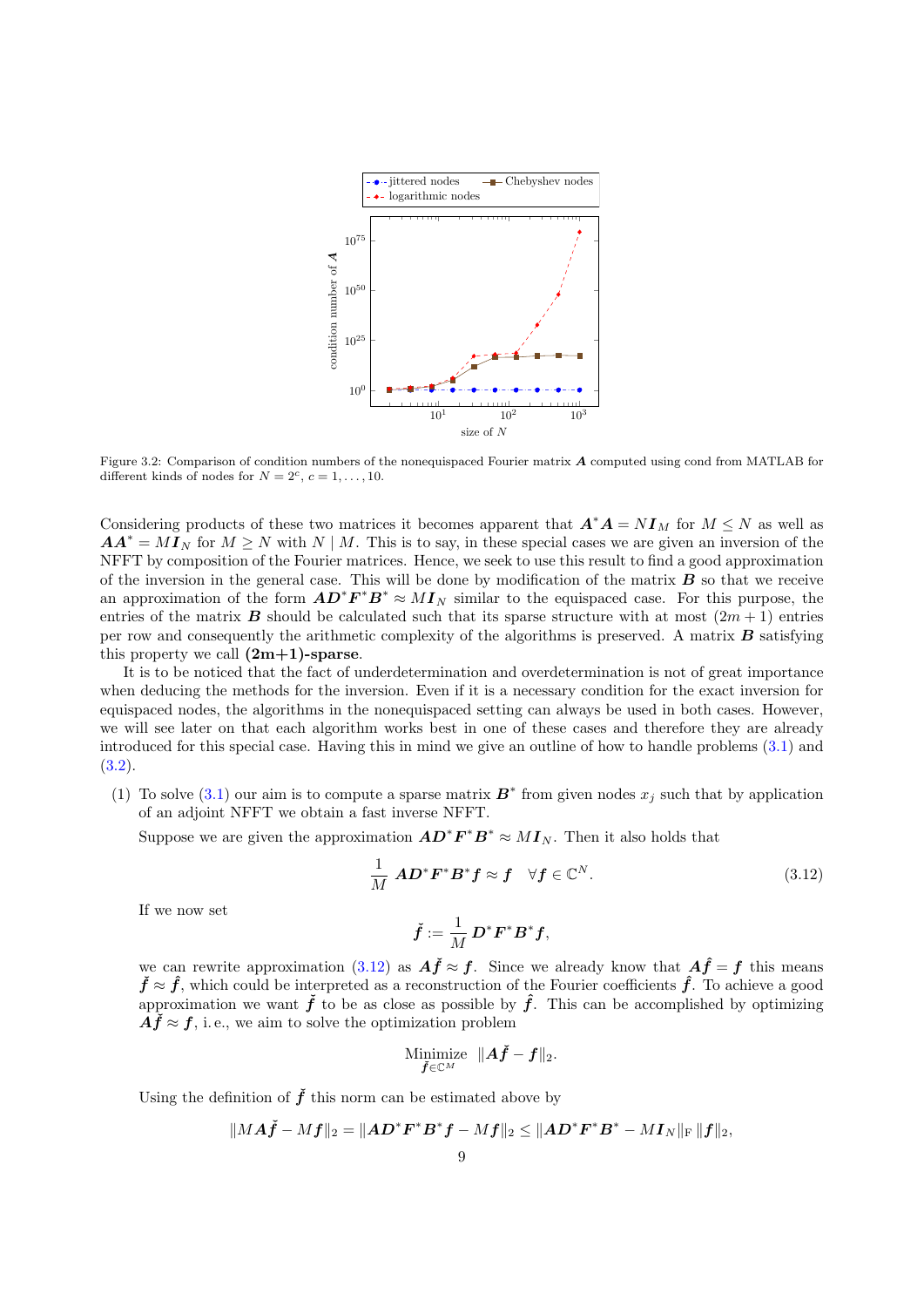<span id="page-9-0"></span>where the Frobenius norm is denoted by  $\|\cdot\|_{\text{F}}$ . Because f is given, this expression can be minimized by solving

Minimize  

$$
B \in \mathbb{R}^{N \times M_{\sigma}} : B(2m+1) \text{-sparse} \quad \|AD^*F^*B^* - MI_N\|_{\text{F}}^2. \tag{3.13}
$$

(2) To solve [\(3.2\)](#page-4-0) we aim to compute a sparse matrix **B** from given nodes  $x_j$  such that by application of an NFFT we obtain a fast inverse adjoint NFFT.

Again we suppose  $AD^*F^*B^* \approx MI_N$ , which is equivalent to its adjoint

$$
\boldsymbol{BFDA}^* \approx M \boldsymbol{I}_N \quad \text{and} \quad \frac{1}{M} \boldsymbol{BFD} \left( \boldsymbol{A}^* \boldsymbol{f} \right) \approx \boldsymbol{f} \quad \forall \boldsymbol{f} \in \mathbb{C}^N,
$$

respectively. Because we know  $h = A^*f$ , this could be interpreted as a reconstruction of the coefficients f. To achieve a good approximation we solve the optimization problem

$$
\operatornamewithlimits{Minimize}_{\boldsymbol{B}\in\mathbb{R}^{N\times M_{\sigma}}\colon\boldsymbol{B}\,(2m+1)\text{-sparse}}\;\|\boldsymbol{B}\boldsymbol{F}\boldsymbol{D}\boldsymbol{h}-M\boldsymbol{f}\|_2,
$$

where the norm could be estimated as follows.

$$
\|\boldsymbol{BFDh}-M\boldsymbol{f}\|_2=\|\boldsymbol{BFDA}^*\boldsymbol{f}-M\boldsymbol{f}\|_2\leq\|\boldsymbol{BFDA}^* -M\boldsymbol{I}_N\|_{\mathrm{F}}\,\|\boldsymbol{f}\|_2.
$$

Hence, we end up with the optimization problem

Minimize  

$$
B \in \mathbb{R}^{N \times M_{\sigma}}
$$
:  $B(2m+1)$ -sparse  $||B\mathbf{F} \mathbf{D} \mathbf{A}^* - M\mathbf{I}_N||^2_{\mathrm{F}}$ .

So, all in all, with the chosen approach we are able to generate an inverse NFFT as well as an inverse adjoint NFFT by modifying the matrices  $B^*$  and  $B$ , respectively, and applying an adjoint NFFT or an NFFT with these modified matrices.

Remark 3.8. We investigate below if the reconstruction error can be reduced by appropriate choice of the entries of the matrix **B**. Already in [\[24\]](#page-25-0) the minimization of the Frobenius norm  $||A - BFD||_F$  was analyzed regarding a sparse matrix  $B$  to achieve a minimum error for the NFFT. In contrast, we study the minimization of  $||AD^*F^*B^* - MI_N||_F^2$  to achieve a minimum error for the inverse NFFT as well as the minimization of  $||\boldsymbol{BFDA}^* - \boldsymbol{MI_N}||_F^2$  to achieve a minimum error for the inverse adjoint NFFT.  $\Box$ 

### 3.2.1. Inverse NFFT – underdetermined case

We start deducing our inversion as outlined in general. However, in the numerical experiments in Examples [3.13](#page-12-0) and [3.14](#page-12-0) we will see that this method is especially beneficial for the underdetermined setting and hence it is already attributed to this case.

As mentioned before we aim to find a solution for  $(3.1)$  by solving  $(3.13)$ . Therefore, we consider the matrix  $\boldsymbol{A}\boldsymbol{D}^*\boldsymbol{F}^*\boldsymbol{B}^*$  for given nodes  $x_j \in \mathbb{T}, j = 1, \ldots, N$ . Apparently, we have

$$
AD^*F^* = \left[\frac{1}{M_{\sigma}} \sum_{k=-\frac{M}{2}}^{\frac{M}{2}-1} \frac{1}{\hat{w}(-k)} e^{2\pi i k (x_j - \frac{l}{M_{\sigma}})}\right]_{j=1, l=-\frac{M_{\sigma}}{2}}^{N, \frac{M_{\sigma}}{2}-1}.
$$
(3.14)

By defining the "inverse window function"

$$
K(x) = \frac{1}{M_{\sigma}} \sum_{k=-\frac{M}{2}}^{\frac{M}{2}-1} \frac{1}{\hat{w}(-k)} e^{2\pi ikx}
$$
\n(3.15)

we receive

$$
\boldsymbol{K} \coloneqq \boldsymbol{A} \boldsymbol{D}^* \boldsymbol{F}^* = \left( K \left( x_h - \frac{l}{M_\sigma} \right) \right)_{h=1, l=-\frac{M_\sigma}{2}}^{N, \frac{M_\sigma}{2}-1}.
$$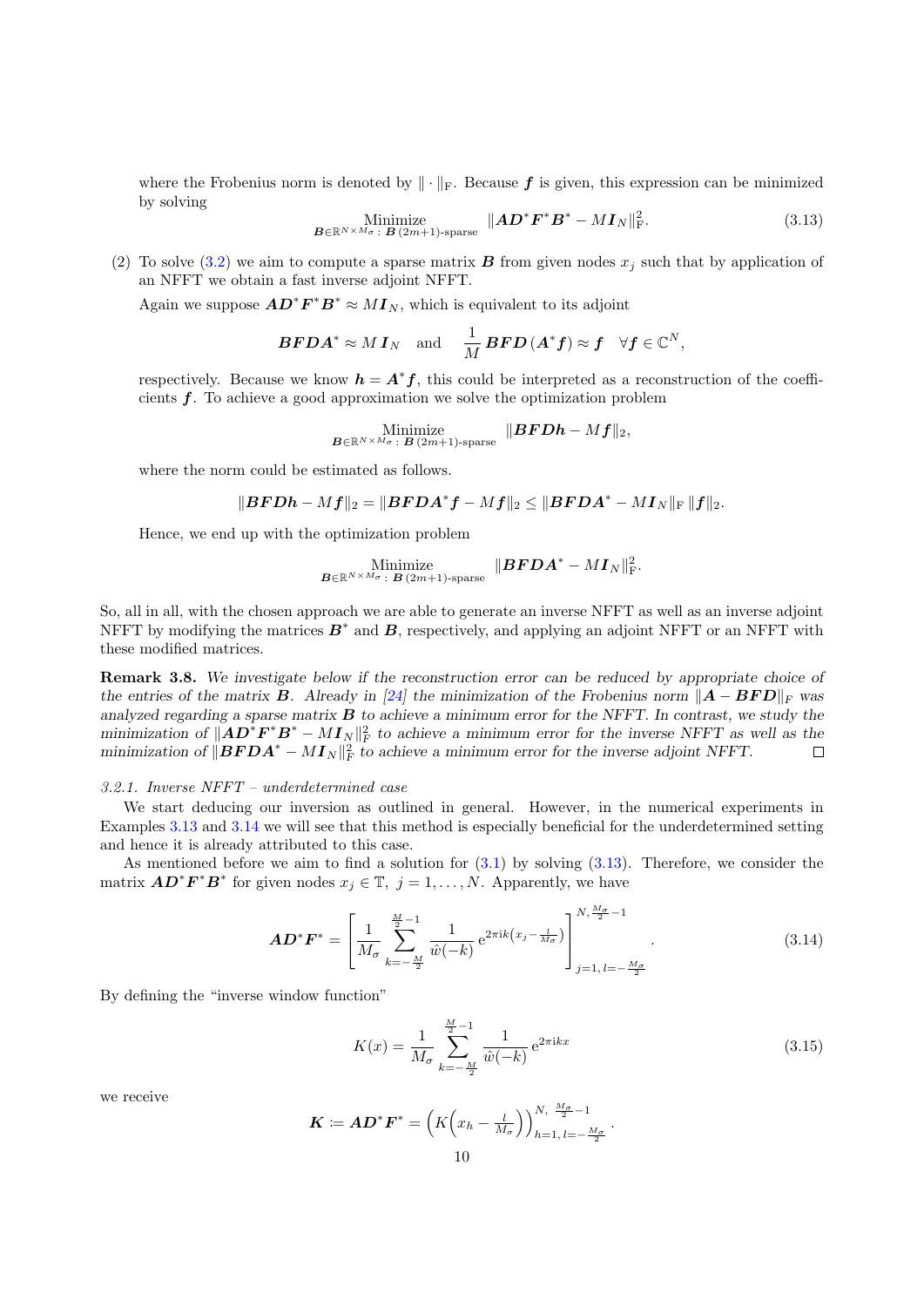<span id="page-10-0"></span>Having a look at the matrix  $B^*$  it becomes apparent that there are only a few nonzero entries. Thus, we study the window  $\tilde{w}_m$  for further simplification. For  $w_m$  we have  $\text{supp}(w_m) = \left[-\frac{m}{M_\sigma}, \frac{m}{M_\sigma}\right]$ , i.e., for the 1-periodic version  $\tilde{w}_m(x) := \sum_{z \in \mathbb{Z}} w_m(x + z)$  it holds

$$
\tilde{w}_m\left(x_j - \frac{l}{M_\sigma}\right) \neq 0 \iff \exists z \in \mathbb{Z} : -m \leq M_\sigma x_j - l + M_\sigma z \leq m.
$$

By defining the set

$$
I_{M_{\sigma},m}(x_j) \coloneqq \left\{ l \in \left\{ -\frac{M_{\sigma}}{2}, \dots, \frac{M_{\sigma}}{2} - 1 \right\} : \exists z \in \mathbb{Z} \text{ with } -m \le M_{\sigma} x_j - l + M_{\sigma} z \le m \right\}
$$
(3.16)

we can therefore write

$$
\left(\boldsymbol{A}\boldsymbol{D}^*\boldsymbol{F}^*\boldsymbol{B}^*\right)_{h,j} = \sum_{k=-\frac{M}{2}}^{\frac{M}{2}-1} e^{2\pi i k x_h} \left( \sum_{l \in I_{M_\sigma,m}(x_j)} \frac{1}{M_\sigma \hat{w}(-k)} e^{-2\pi i k \frac{l}{M_\sigma}} \tilde{w}_m\left(x_j - \frac{l}{M_\sigma}\right) \right).
$$

Hence, our considered norm can be written as

$$
\|\mathbf{A}\mathbf{D}^*\mathbf{F}^*\mathbf{B}^* - M\mathbf{I}_N\|_{\mathrm{F}}^2 =
$$
\n
$$
= \sum_{h=1}^N \sum_{j=1}^N \left| \sum_{k=-\frac{M}{2}}^{\frac{M}{2}-1} e^{2\pi i k x_h} \left( \sum_{l \in I_{M_\sigma,m}(x_j)} \frac{1}{M_\sigma \hat{w}(-k)} e^{-2\pi i k \frac{l}{M_\sigma}} \tilde{w}_m \left( x_j - \frac{l}{M_\sigma} \right) \right) - M \delta_{hj} \right|^2.
$$
\n(3.17)

Based on the definition of the Frobenius norm of a matrix  $A \in \mathbb{R}^{k \times n}$  we obtain for  $a_j$  being columns of  $A \in \mathbb{R}^{k \times n}$  that<br> $||A||_F^2 = \sum_{k=1}^k \sum_{a=1}^n |a_{ij}|^2 = \sum_{k=1}^k |a_{ik}|^2$ 

$$
||A||_F^2 = \sum_{i=1}^k \sum_{j=1}^n |a_{ij}|^2 = \sum_{j=1}^n ||a_j||_2^2.
$$

This yields that (3.17) can be rewritten by means of

$$
\boldsymbol{T}_j = \left(\mathrm{e}^{-2\pi\mathrm{i}k\frac{l}{M_{\sigma}}}\right)_{k=-\frac{M}{2},\,l\in I_{M_{\sigma},m}(x_j)}^{\frac{M}{2}-1},\quad \boldsymbol{b}_j = \left(\tilde{w}_m\left(x_j - \frac{l}{M_{\sigma}}\right)\right)_{l\in I_{M_{\sigma},m}(x_j)}
$$

and  $e_j = (\delta_{hj})_{h=1}^N$  as

$$
\|\mathbf{A}\mathbf{D}^*\mathbf{F}^*\mathbf{B}^* - M\mathbf{I}_N\|_{\text{F}}^2 = \sum_{j=1}^N \|\mathbf{A}\mathbf{D}^*\mathbf{T}_j\mathbf{b}_j - M\mathbf{e}_j\|_2^2.
$$
 (3.18)

Therefore, the considered norm in [\(3.13\)](#page-9-0) is minimal if and only if  $||AD^*T_jb_j - Me_j||_2^2$  is minimal for all  $j = 1, \ldots, N$ . Hence, we obtain the optimization problems

Minimize 
$$
\|\mathbf{A}\mathbf{D}^*\mathbf{T}_j\tilde{\mathbf{b}}_j - M\mathbf{e}_j\|_2^2, \quad j = 1, ..., N,
$$
 (3.19)

since the columns of the matrix  $B^*$  contain at most  $(2m+1)$  nonzeros. Thus, if

$$
\boldsymbol{K}_{j} \coloneqq \boldsymbol{A} \boldsymbol{D}^{*} \boldsymbol{T}_{j} = \left[ \frac{1}{M_{\sigma}} \sum_{k=-\frac{M}{2}}^{\frac{M}{2}-1} \frac{1}{\hat{w}(-k)} e^{2\pi i k \left( x_{h} - \frac{l}{M_{\sigma}} \right)} \right]_{h=1, l \in I_{M_{\sigma},m}(x_{j})}^{N} \in \mathbb{C}^{N \times (2m+1)}
$$
(3.20)

has full rank the solution of problem  $(3.19)$  is given by

$$
\tilde{\boldsymbol{b}}_{j} = M \left( \boldsymbol{K}_{j}^{*} \boldsymbol{K}_{j} \right)^{-1} \boldsymbol{K}_{j}^{*} \boldsymbol{e}_{j}, \quad j = 1, \dots, N. \tag{3.21}
$$

For generating the modified matrix  $B_{\text{opt}}^*$  it must be pointed out that the vectors  $\tilde{b}_j$  only contain the  $(2m + 1)$ nonzeros of the columns of  $B^*_{\text{opt}}$ . Hence, attention must be paid to the periodicity which can also be seen in the structure of the matrix  $B^*$ .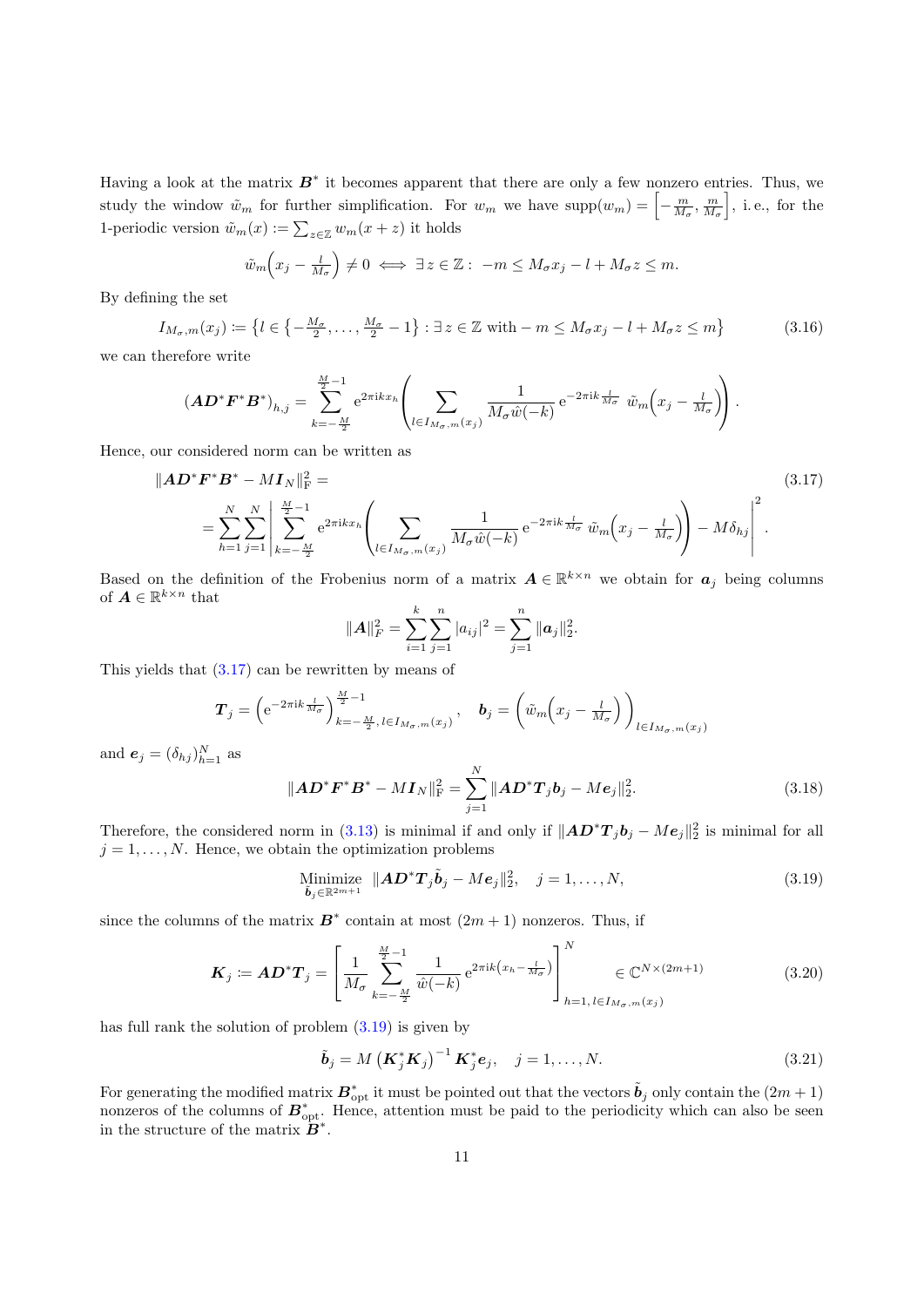<span id="page-11-0"></span>**Remark 3.9.** Whether the matrix  $K_j$  has full rank only depends on the matrix A. The conditions when this matrix has full rank can e. g. be found in [\[17\]](#page-25-0) and [\[23\]](#page-25-0).  $\Box$ 

Next we develop a method for the fast computation of  $\tilde{b}_j$ . It is already known from Section [2](#page-1-0) that sums of the form [\(2.1\)](#page-1-0) can be computed in  $\mathcal{O}(M \log M + N)$  arithmetic operations for given nodes  $x_j \in \left[-\frac{1}{2}, \frac{1}{2}\right)$ ,  $j = 1, \ldots, N$ , and coefficients  $\hat{f}_k \in \mathbb{C}$ ,  $k = -\frac{M}{2}, \ldots, \frac{M}{2} - 1$ . If we have a look at the matrix  $\mathbf{K}_j$ , cf. [\(3.20\)](#page-10-0), it becomes apparent that we can compute its entries by means of the NFFT with coefficients

$$
\hat{f}_k = \frac{1}{M_\sigma \hat{w}(-k)}, \quad k = -\frac{M}{2}, \dots, \frac{M}{2} - 1,\tag{3.22}
$$

and nodes  $y_{h,l} \coloneqq x_h - \frac{l}{M_\sigma}, h = 1, \ldots, N, l \in I_{M_\sigma,m}(x_j)$ , which are at most  $N(2m+1)$  many. If we put the columns of  $K_j$  one below the other into a vector, we are able to compute these entries only using one NFFT of length  $N(2m + 1)$ . In so doing, we have to reshape the obtained vector into a matrix afterwards.

Another point to mention is that the coefficients  $\hat{f}_k$  are the same for the computation of all matrices  $\mathbf{K}_j, j = 1, \ldots, N$ . This is to say, we can precompute step 1 and step 2 of the NFFT since there only information about the Fourier coefficients  $f_k$  is needed, cf. [\[26\]](#page-25-0). Merely for the last step of the NFFT we need the current nodes and therefore this step has to be performed separately for every  $j = 1, \ldots, N$ . Thus, we receive the following algorithm.

## Algorithm 3.10 (Fast optimization of the matrix  $B^*$ ).

For  $N \in \mathbb{N}$  let  $x_j \in \left[-\frac{1}{2},\frac{1}{2}\right)$ ,  $j = 1,\ldots,N$ , be given nodes as well as  $M \in 2\mathbb{N}$ ,  $\sigma \geq 1$  and  $M_{\sigma} = \sigma M$ . Furthermore, we are given the oversampling factor  $\sigma_2 \geq 1$  and the cut-off parameter  $m_2$  for an NFFT.

1. Compute  $g = FD\hat{f}$ , cf. [\(2.4\)](#page-2-0) and [\(2.5\)](#page-3-0), with  $\hat{f}_k$  in (3.22).  $\mathcal{O}(M \log M)$ 

2. For 
$$
j = 1, \ldots, N
$$
:

Determine the set  $I_{M_{\sigma},m}(x_i)$ , cf. [\(3.16\)](#page-10-0).  $\mathcal{O}(1)$ Perform  $Bg$ , cf.  $(2.6)$ , for the vector of nodes

$$
\boldsymbol{y} \coloneqq \left(\boldsymbol{y}_1^T,\ldots,\boldsymbol{y}_s^T\right)^T
$$

for  $\bm{y}_n$  being the columns of the matrix  $\bm{Y} \coloneqq (y_{h,l})_{h=1,\,l\in I_{M_\sigma,m}(x_j)}^N$  $\mathcal{O}(N)$ 

Reshape the obtained vector into the matrix  $\mathbf{K}_j \in \mathbb{C}^{N \times (2m+1)}$  $\mathcal{O}(N)$ 

- Solve the normal equations for  $\mathbf{K}_j$ , cf. [\(3.21\)](#page-10-0).  $\mathcal{O}(N)$
- 3. Compose  $\mathbf{B}_{\text{opt}}^*$  column-wise of the vectors  $\tilde{\mathbf{b}}_j$  observing the periodicity.  $\mathcal{O}(N)$

Output: optimized matrix  $\mathbf{B}_{\text{opt}}^*$ Complexity:  $\mathcal{O}(N^2 + M \log M)$ 

Remark 3.11. It is possible to simplify Algorithm 3.10 by replacing the inverse window function in [\(3.15\)](#page-9-0) by the Dirichlet kernel

$$
D_{\frac{M}{2}-1}(x) = \sum_{k=-\frac{M}{2}+1}^{\frac{M}{2}-1} e^{2\pi ikx} = \frac{\sin((M-1)\pi x)}{\sin(\pi x)}.
$$
 (3.23)

Hence, the entries of  $\boldsymbol{K}_i$  in [\(3.20\)](#page-10-0) can explicitly be stated by means of (3.23) as

$$
\boldsymbol{K}_{j} = \left[\frac{1}{M_{\sigma}} \, D_{\frac{M}{2}-1} \left(x_{h} - \frac{l}{M_{\sigma}}\right)\right]_{h=1, l \in I_{M_{\sigma}, m}(x_{j})}^{N}
$$

and thereby the term  $M \log M$  in the computational costs of Algorithm 3.10 is eliminated. Thus, we end up with an arithmetic complexity of  $\mathcal{O}(N^2)$ .  $\Box$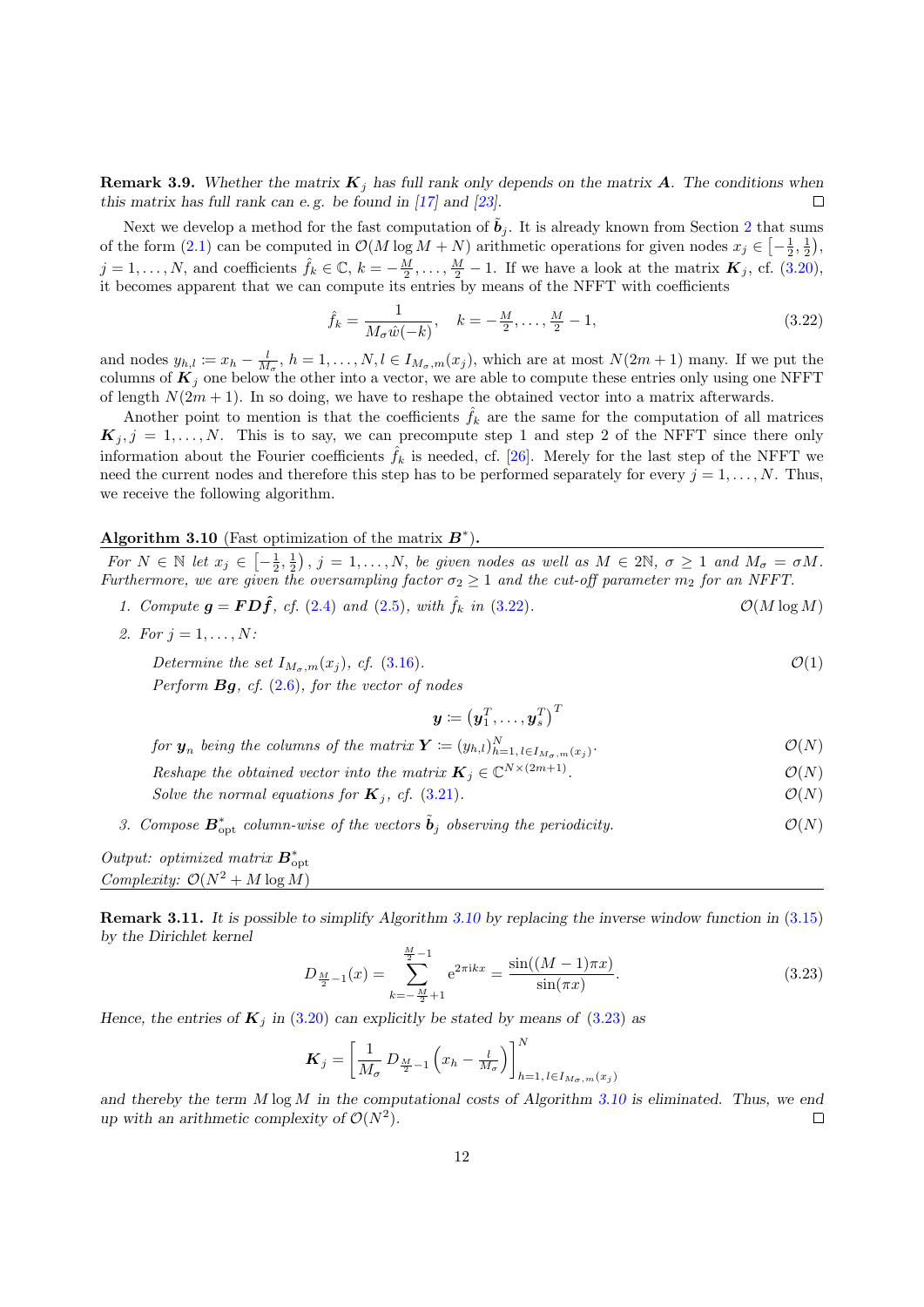<span id="page-12-0"></span>Remark 3.12. This algorithm using a window function or the Dirichlet kernel is part of the software package NFFT 3.5.1, see [\[19,](#page-25-0) ./matlab/infft1d].  $\Box$ 

Now we have a look at some numerical examples.

Example 3.13. Firstly, we verify that the optimization was successful. To this end, we compare the norms

$$
\|\mathbf{A}\mathbf{D}^*\mathbf{F}^*\mathbf{B}^* - M\mathbf{I}_N\|_F \quad \text{and} \quad \|\mathbf{A}\mathbf{D}^*\mathbf{F}^*\mathbf{B}_{\rm opt}^* - M\mathbf{I}_N\|_F, \tag{3.24}
$$

where  $\mathbf{B}^*$  denotes the original matrix from the adjoint NFFT and  $\mathbf{B}_{\text{opt}}^*$  the optimized matrix generated by Algorithm [3.10.](#page-11-0) Even though our method is attributed to the underdetermined setting, this is not a restriction. Hence, we also test for the overdetermined setting.

(i) Firstly, we choose  $N = 128$  jittered equispaced nodes, cf. [\(3.8\)](#page-6-0),  $M = 2<sup>c</sup>$  with  $c = 4, ..., 12$ , and for the NFFT in Algorithm [3.10](#page-11-0) we choose the Kaiser-Bessel window,  $\sigma_2 = 2.0$  and  $m_2 = 2m$  to receive high accuracy. Figure [3.3](#page-13-0) depicts the comparison of the norms (3.24) for different values of m and  $\sigma$  for  $B_{\rm opt}^*$  generated using B-Splines as well as the Dirichlet kernel as mentioned in Remark [3.11.](#page-11-0) It can be seen that the optimization was really successful for large values of  $M$  compared to  $N$  whereas the minimization does not work in the overdetermined setting  $M < N$ . But in fact, this is not surprising because then we try to approximate the identity by a low rank matrix since  $AD^*F^*B^* \in \mathbb{C}^{N \times N}$ has at most rank M. Therefore, Algorithm [3.10](#page-11-0) is specially attributed to the underdetermined case. We recognize that the optimization is worsened against expectation by using a higher oversampling factor  $\sigma$  whereas increasing the cut-off m expectedly leads to better results.

Figure [3.4](#page-13-0) displays the run-times of Algorithm [3.10](#page-11-0) comparing B-Spline and Dirichlet kernel for  $m = 2$ and  $\sigma = 1.0$ . It is obvious that the usage of the Dirichlet kernel considerably reduces the run-time. Since the results are the same for other parameters and window functions additional tests are omitted.

(ii) Next we repeat the example for Chebyshev nodes, cf. [\(3.10\)](#page-7-0). The corresponding outcomes for B-Splines can be found in Figure [3.5.](#page-13-0) There we see that the gap between  $M$  and  $N$  has to be huge to achieve results similar to those for jittered equispaced nodes.  $\Box$ 

Example 3.14. Secondly, we check if we can retrieve given Fourier coefficients from evaluations of the related trigonometric polynomial [\(1.1\)](#page-0-0), cf. Example [3.5.](#page-6-0) For  $\boldsymbol{f} = (f(x_j))_{j=1}^N$  with given nodes  $x_j$  we consider the estimate  $\check{f} = (\check{f}_k)_{k=-\infty}^{\frac{M}{2}-1}$  $\frac{E_{\overline{z}}-1}{E_{\overline{z}}-1} = \frac{1}{M} \mathbf{D}^* \mathbf{F}^* \mathbf{B}_{\text{opt}}^* \mathbf{f}$ , where  $\mathbf{B}_{\text{opt}}^*$  is the output of Algorithm [3.10.](#page-11-0) Here we choose the Dirichlet kernel with  $\sigma = 2.0$  and jittered equispaced nodes  $x_j$ . We consider the absolute and relative errors per node

$$
\frac{e_r^{\text{abs}}}{N} = \frac{1}{N} \|\boldsymbol{A}\boldsymbol{\check{f}} - \boldsymbol{f}\|_r \quad \text{and} \quad \frac{e_r^{\text{rel}}}{N} = \frac{\|\boldsymbol{A}\boldsymbol{\check{f}} - \boldsymbol{f}\|_r}{N\|\boldsymbol{f}\|_r}
$$
(3.25)

for  $r \in \{2,\infty\}$ . As a first experiment we use  $N = 2^c$  with  $c = 1, \ldots, 12, M = 4N$ , and  $m = 4$ . In a second experiment we fix  $N = 512$  and  $M = 2048$  and the cut-off parameter m shall be chosen  $m = c$  with  $c = 4, \ldots, 12$ . The corresponding results are depicted in Figure [3.6.](#page-14-0) Having a look at the errors per node for growing  $N$ , see (a), we observe that the errors are worse if we consider very small sizes of  $N$ . Otherwise, we recognize that these errors get smaller for large sizes of  $N$ . In  $(b)$  we can see that for fixed  $N$  these errors remain quite stable when tuning the cut-off parameter m.  $\Box$ 

Remark 3.15. The second problem [\(3.2\)](#page-4-0) can be solved similarly by searching an approximation of the form  $\boldsymbol{B}\boldsymbol{K}^* = \boldsymbol{B}\boldsymbol{F}\boldsymbol{D}\boldsymbol{A}^* \approx M\boldsymbol{I}_N$ . Therefore, we consider the optimization problem

$$
\underset{\bm{B} \in \mathbb{R}^{N \times M_{\sigma}} : \ \bm{B} \ (2m+1) \text{-sparse}}{\text{Minimize}} \ \ \|\bm{B} \bm{K}^* - M \bm{I}_{N}\|_F^2.
$$

This is equivalent to the transposed problem

$$
\underset{\boldsymbol{B} \in \mathbb{R}^{N \times M_{\sigma}} : \ \boldsymbol{B} \ (2m+1) \text{-sparse}}{\text{Minimize}} \ \ \|\boldsymbol{K}\boldsymbol{B}^* - \boldsymbol{M}\boldsymbol{I}_N\|_F^2,
$$

which is what we discussed in Section [3.2.1](#page-9-0) and hence can be solved likewise.

 $\Box$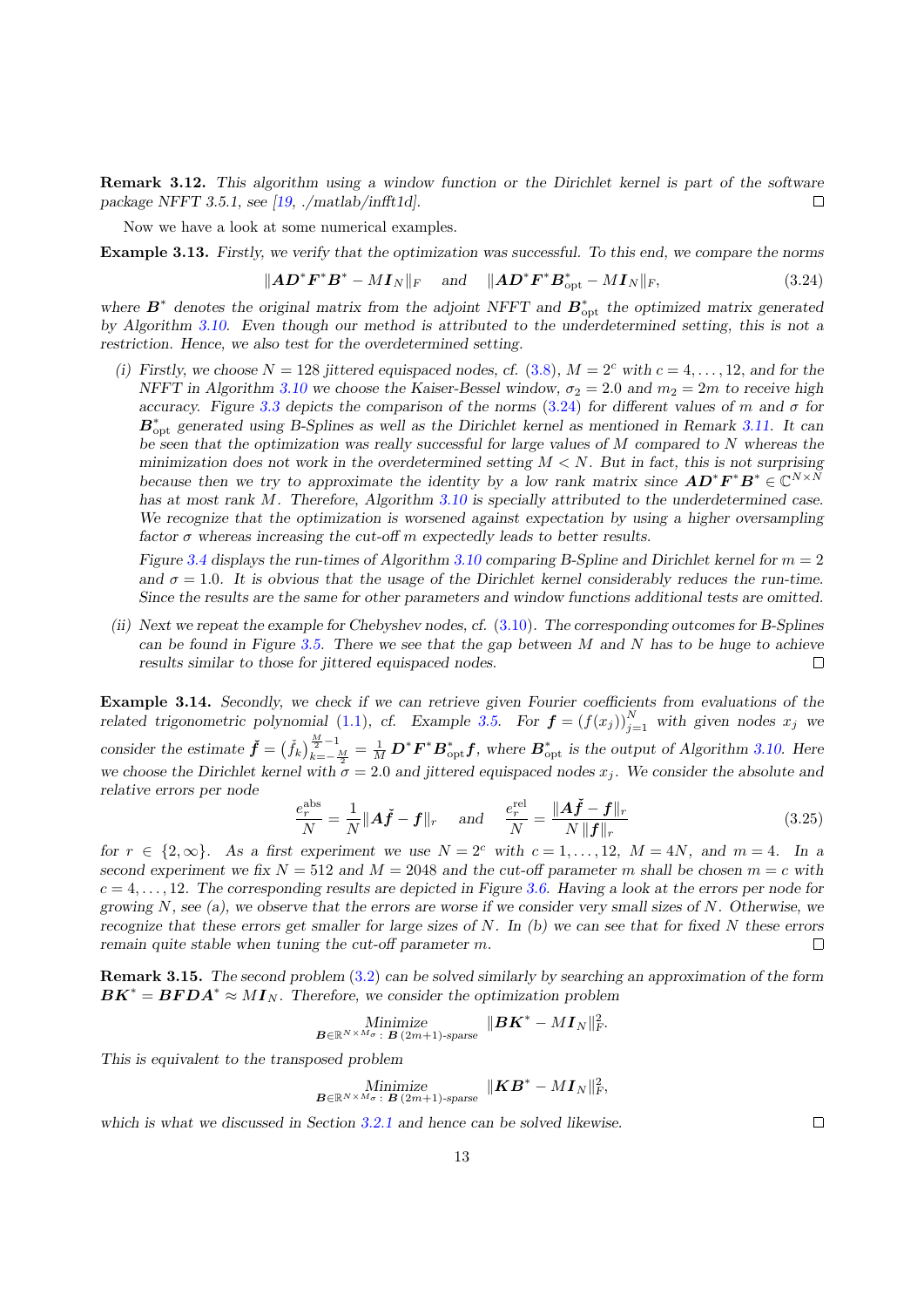<span id="page-13-0"></span>

Figure 3.3: Comparison of Frobenius norms [\(3.24\)](#page-12-0) of the original matrix  $B^*$  and the optimized matrix  $B^*_{\text{opt}}$  generated by Algorithm [3.10](#page-11-0) using **B-Spline** window functions as well as the Dirichlet kernel for  $N = 128$  **jittered equispaced nodes** and  $M=2^c$  with  $c=4,\ldots,12.$ 



Figure 3.4: Comparison of run-times of Algorithm [3.10](#page-11-0) using the **B-Spline** as well as the Dirichlet kernel with  $m = 2$  and  $\sigma = 1.0$  for  $N = 128$  jittered equispaced nodes and  $M = 2<sup>c</sup>$  with  $c = 4, ..., 12$ .



Figure 3.5: Comparison of Frobenius norms [\(3.24\)](#page-12-0) of the original matrix  $B^*$  and the optimized matrix  $B_{\text{opt}}^*$  generated by Algorithm [3.10](#page-11-0) using **B-Spline** window functions as well as the Dirichlet kernel with  $m = 2$  of Chebyshev nodes and  $M = 2<sup>c</sup>$  with  $c = 4, ..., 12$ .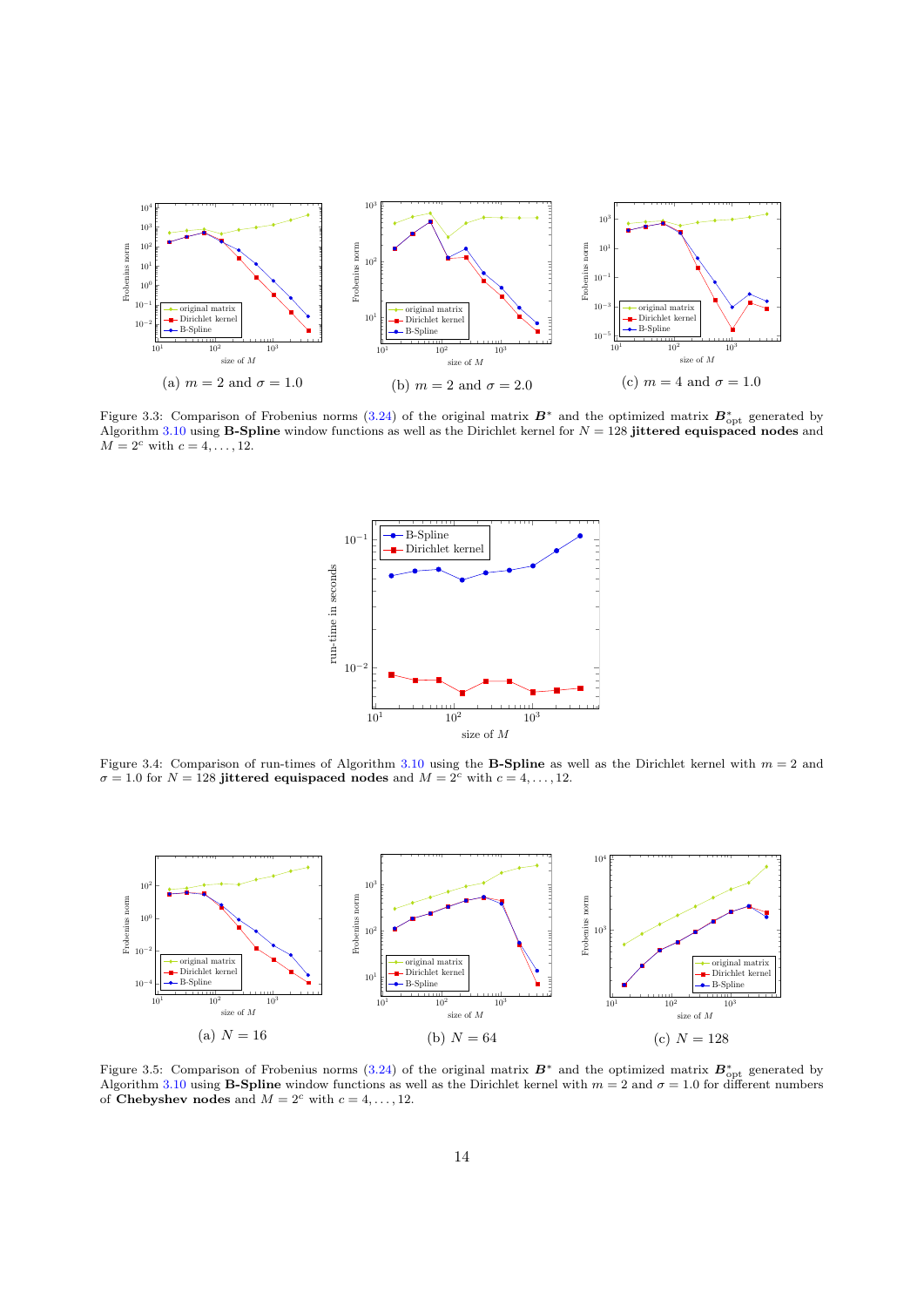<span id="page-14-0"></span>

Figure 3.6: Comparison of the errors per node [\(3.25\)](#page-12-0) of reconstructed Fourier coefficients generated by Algorithm [3.10](#page-11-0) using the Dirichlet kernel and  $\sigma = 2.0$  for jittered equispaced nodes.

Example 3.16. Finally, we discuss the analogs of the examples mentioned above for problem [\(3.2\)](#page-4-0). Since it is clear that the optimization problems are equivalent we refer to Example [3.13](#page-12-0) for results with respect to the minimization of the norm. Similarly to Example [3.14,](#page-12-0) we check if we are able to perform an inverse adjoint NFFT for a trigonometric polynomial [\(1.1\)](#page-0-0). This time we consider the estimate  $\tilde{\bm{f}}=\left(\tilde{f}_j\right)^N$  $j_{j=1}^N=\frac{1}{M}\,\bm B_{\rm opt}\bm F \bm D(\bm A^*\bm f)$  of the function values  $\bm f=(f(x_j))_{j=1}^N=(f_j)_{j=1}^N,$  where  $\bm B_{\rm opt}$  is the adjoint of the output of Algorithm [3.10.](#page-11-0) We consider the absolute and relative errors per node

$$
\frac{e_r^{\text{abs}}}{N} = \frac{1}{N} \|\tilde{\boldsymbol{f}} - \boldsymbol{f}\|_r \quad \text{and} \quad \frac{e_r^{\text{rel}}}{N} = \frac{\|\tilde{\boldsymbol{f}} - \boldsymbol{f}\|_r}{N \|\boldsymbol{f}\|_r}
$$
(3.26)

for  $r \in \{2, \infty\}$  and perform the same experiments as in Example [3.14.](#page-12-0) The corresponding results can be found in Figure 3.7. There we see quite the same behavior in  $(a)$ , whereas in  $(b)$  the errors get even worse when increasing the cut-off parameter m.  $\Box$ 



Figure 3.7: Comparison of the errors per node [\(3.9\)](#page-6-0) of reconstructed function values generated by Algorithm [3.10](#page-11-0) using the Dirichlet kernel and  $\sigma = 2.0$  for jittered equispaced nodes.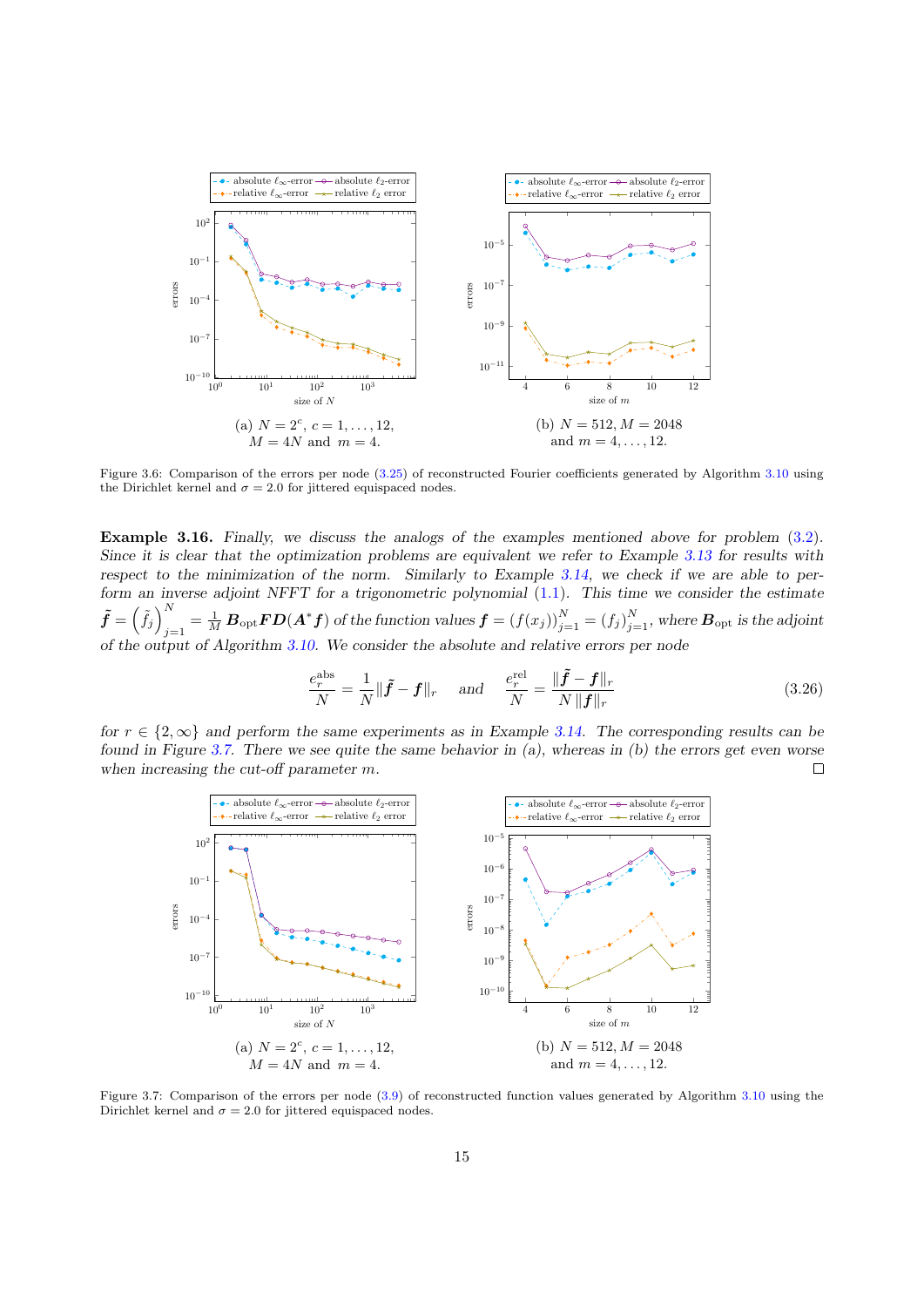#### <span id="page-15-0"></span>3.2.2. Inverse NFFT – overdetermined case

Previously, in Section [3.2.1](#page-9-0) we studied  $KB^*$  and  $BK^*$ , where  $K = AD^*F^* \in \mathbb{C}^{N \times M_{\sigma}}$  and  $B \in \mathbb{R}^{N \times M_{\sigma}}$ . There we have seen that the inversion based on the minimization related to these matrices works best for  $M > N$ , which is the underdetermined case for the inverse NFFT as well as the overdetermined case for the inverse adjoint NFFT. However, often we are given nonequispaced samples with  $M < N$  and search a corresponding trigonometric polynomial of degree  $M$ . Hence, we look for another approach which yields the best results in this overdetermined setting  $M < N$ . To this end, we investigate  $\mathbf{B}^* \mathbf{K}$ .

Initially, we consider the function  $\tilde{g}(x) = \sum_{j=1}^{N} f_j \tilde{w}_m(x_j - x)$ . Using this we can represent the vector

 $\tilde{\boldsymbol{g}}\coloneqq\left(\tilde{g}\Big(\frac{l}{M_{\sigma}}\Big)\right)_{l=-\frac{M_{\sigma}}{M_{\sigma}}}^{\frac{M_{\sigma}}{2}-1}$  $\tilde{g} = B^* f$ . Furthermore, we know by [\(2.8\)](#page-3-0) that the adjoint NFFT can be written as  $(\tilde{h}_k)_{k=-1}^{\frac{M}{2}-1}$  $\frac{M}{k}$ <sup>1</sup> =  $\tilde{h} = D^* F^* B^* f$  and thereby we have  $\tilde{h} = D^* F^* \tilde{g}$ . Now we claim  $\tilde{h} \stackrel{!}{\approx} \hat{f}$ . Thus, it follows

$$
\tilde{g} = B^*f = B^*A\hat{f} \stackrel{!}{\approx} B^*A\tilde{h} = B^*AD^*F^*\tilde{g} = B^*K\tilde{g},
$$

i.e., we seek  $B^*$  as the solution of the optimization problem

Minimize  

$$
B \in \mathbb{R}^{N \times M_{\sigma}}
$$
:  $B(2m+1)$ -sparse  $||B^*K - I_{M_{\sigma}}||_F^2$ .

This is equivalent to the transposed problem

Minimize  

$$
\underset{\mathbf{B}\in\mathbb{R}^{N\times M_{\sigma}}\colon\mathbf{B}\,(2m+1)\text{-sparse}}{\text{Minimize}}\quad\|\mathbf{K}^*\mathbf{B}-\mathbf{I}_{M_{\sigma}}\|_{\text{F}}^2\,.
$$
\n(3.27)

By means of definitions  $(3.14)$  and  $(2.6)$  we obtain

$$
\boldsymbol{K}^* \boldsymbol{B} = \boldsymbol{F} \boldsymbol{D} \boldsymbol{A}^* \boldsymbol{B} = \left[ \sum_{j=1}^N \sum_{k=-\frac{M}{2}}^{\frac{M}{2}-1} \frac{1}{M_\sigma \hat{w}(k)} e^{-2\pi i k (x_j - \frac{s}{M_\sigma})} \tilde{w}_m \left( x_j - \frac{l}{M_\sigma} \right) \right]_{s, l = -\frac{M_\sigma}{2}}^{\frac{M_\sigma}{2}-1} . \tag{3.28}
$$

Analogously to [\(3.16\)](#page-10-0), we define the set

$$
I_{M_{\sigma},m}(l) := \{ j \in \{1, \ldots, N\} : \exists z \in \mathbb{Z} \text{ with } -m \le M_{\sigma} x_j - l + M_{\sigma} z \le m \}.
$$
 (3.29)

Hence, we can rewrite  $(3.27)$  by analogy with Section [3.2.1](#page-9-0) as

$$
\left\|{\pmb{FDA}}^*{\pmb{B}} - {\pmb{I}}_{M_\sigma}\right\|_{\rm F}^2 = \sum_{l=-\frac{M_\sigma}{2}}^{\frac{M_\sigma}{2}-1} \|{\pmb{FDH}}_l{\pmb{b}}_l - \pmb{e}_l\|_2^2,
$$

where

$$
\boldsymbol{b}_{l} \coloneqq \left(\tilde{w}_{m}\left(x_{j}-\frac{l}{M_{\sigma}}\right)\right)_{j\in I_{M_{\sigma},m}(l)}, \quad \boldsymbol{H}_{l} \coloneqq \left(\mathrm{e}^{-2\pi\mathrm{i}kx_{j}}\right)_{k=-\frac{M}{2},\ j\in I_{M_{\sigma},m}(l)}^{\frac{M}{2}-1}
$$

and  $e_l$  denote the columns of the identity matrix  $I_{M_{\sigma}}$ . We obtain, cf. [\(3.20\)](#page-10-0),

$$
\boldsymbol{L}_{l} := \boldsymbol{FDH}_{l} = \left[ \frac{1}{M_{\sigma}} \sum_{k=-\frac{M}{2}}^{\frac{M}{2}-1} \frac{1}{\hat{w}(k)} e^{2\pi i k \left( \frac{s}{M_{\sigma}} - x_{j} \right)} \right]_{s=-\frac{M_{\sigma}}{2}, j \in I_{M_{\sigma},m}(l)}^{\frac{M_{\sigma}}{2}-1} \in \mathbb{C}^{M_{\sigma} \times |I_{M_{\sigma},m}(l)|}.
$$
(3.30)

Thereby we receive the optimization problems

Minimize 
$$
\|\boldsymbol{L}_{l}\tilde{\boldsymbol{b}}_{l}-\boldsymbol{e}_{l}\|_{2}^{2}, \quad l=-\frac{M_{\sigma}}{2}, \ldots, \frac{M_{\sigma}}{2}-1.
$$
  
 $\tilde{\boldsymbol{b}}_{l}\in\mathbb{R}^{2m+1}$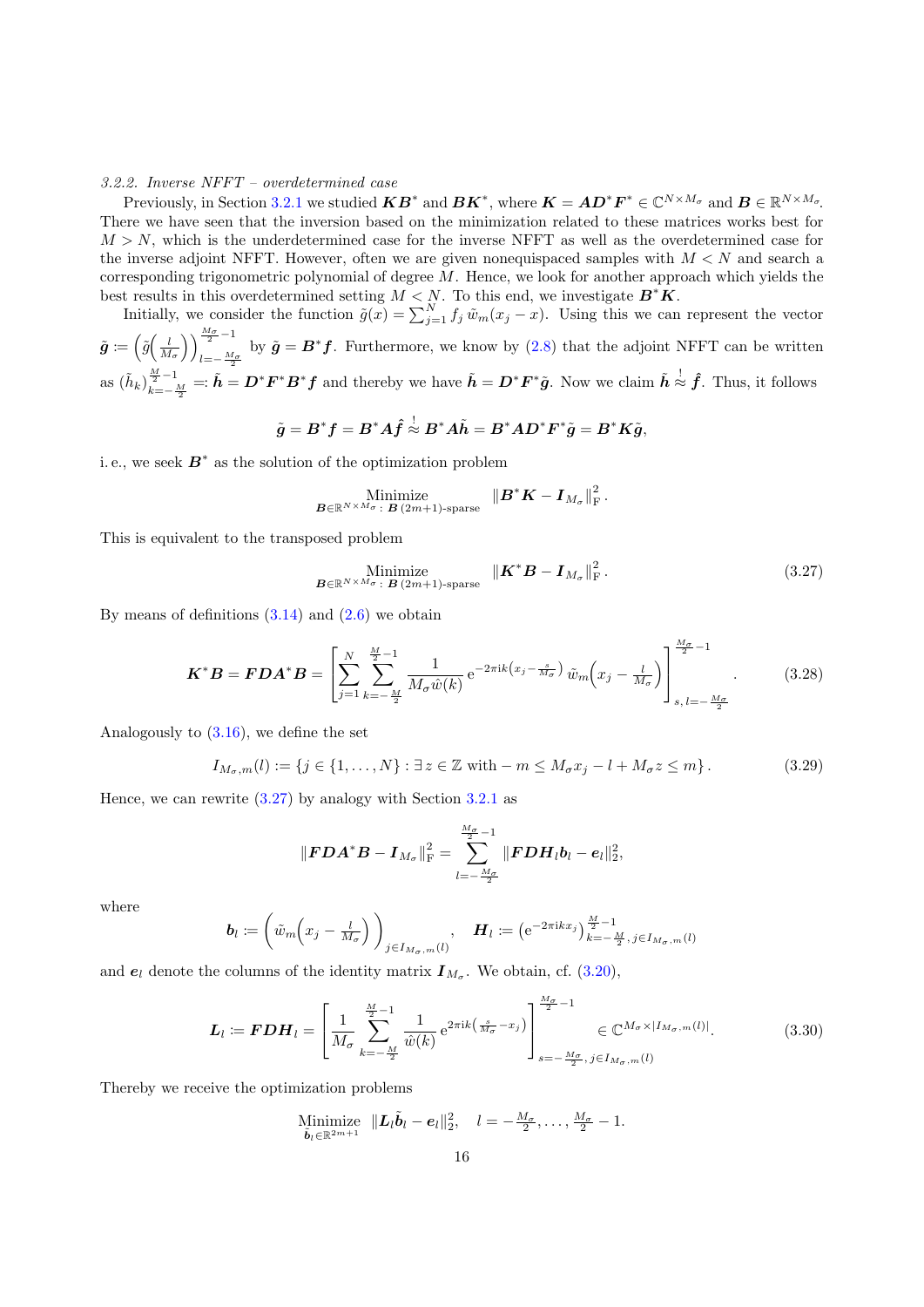<span id="page-16-0"></span>If the matrix  $\mathbf{L}_l \in \mathbb{C}^{M_{\sigma} \times |I_{M_{\sigma},m}(l)|}$  has full rank the solution of [\(3.27\)](#page-15-0) is given by

$$
\tilde{b}_l = \left( L_l^* L_l \right)^{-1} L_l^* e_l, \quad l = -\frac{M_\sigma}{2}, \dots, \frac{M_\sigma}{2} - 1. \tag{3.31}
$$

This time we cannot tell anything about the dimensions of  $L_l$  in general since the size of the set  $I_{M_{\sigma},m}(l)$ depends on several parameters. Having these vectors  $\tilde{b}_l$  we can compose the modified matrix  $B_{\text{opt}}$ , observing that  $\tilde{b}_l$  only consist of the nonzero entries of  $B_{\text{opt}}$ . Then the approximation of the Fourier coefficients is given by

$$
\hat{f} \approx \tilde{h} = D^* F^* B_{\rm opt}^* f. \tag{3.32}
$$

In other words, this approach yields another way to invert the NFFT by also modifying the adjoint NFFT.

Analogously to Section [3.2.1,](#page-9-0) we are able to compute the entries of the matrix  $L_l$ , see [\(3.30\)](#page-15-0), by means of an NFFT with the  $M$  coefficients

$$
\hat{f}_k = \frac{1}{M_\sigma \hat{w}(k)}, \quad k = -\frac{M}{2}, \dots, \frac{M}{2} - 1,\tag{3.33}
$$

and nodes  $y_{s,j} := \frac{s}{M_{\sigma}} - x_j$ ,  $s = -\frac{M_{\sigma}}{2}$ , ...,  $\frac{M_{\sigma}}{2} - 1$ ,  $j \in I_{M_{\sigma},m}(l)$ , which are at most  $M_{\sigma}N$  many. Here we also require only one NFFT by writing the columns of  $L_l$  one below the other. The obtained vector including all entries of  $L_l$  has to be reshaped afterwards. This leads to the following algorithm.

Algorithm 3.17 (Fast optimization of the matrix  $B$ ).

For  $N \in \mathbb{N}$  let  $x_j \in \left[-\frac{1}{2},\frac{1}{2}\right), j = 1,\ldots,N$ , be given nodes as well as  $M \in 2\mathbb{N}$ ,  $\sigma \geq 1$  and  $M_{\sigma} = \sigma M$ . 1. Compute  $g = FD\hat{f}$ , cf. [\(2.4\)](#page-2-0) and [\(2.5\)](#page-3-0), with  $\hat{f}_k$  in (3.33).  $\mathcal{O}(M \log M)$ 

2. For  $l = -\frac{M_{\sigma}}{2}, \ldots, \frac{M_{\sigma}}{2} - 1$ :

Determine the set  $I_{M_{\sigma},m}(l)$ , cf. [\(3.29\)](#page-15-0).  $\mathcal{O}(N)$ Perform  $Bg$ , cf.  $(2.6)$ , for the vector of nodes

$$
\boldsymbol{y} \coloneqq \left(\boldsymbol{y}_1^T,\ldots,\boldsymbol{y}_s^T\right)^T
$$

for  $\mathbf{y}_n$  being the columns of the matrix  $\boldsymbol{Y} \coloneqq (y_{l,j})_{l=-\frac{M}{2} - 1}^{\frac{M_{\sigma}}{2} - 1}$  $l = -\frac{M_{\sigma}}{2}, j \in I_{M_{\sigma},m}(l)$  $\mathcal{O}(N)$ Reshape the obtained vector into the matrix  $\mathbf{L}_l \in \mathbb{C}^{M_{\sigma} \times |I_{M_{\sigma},m}(l)|}$ .  $\mathcal{O}(N)$ 

Solve the normal equations for  $L_1$ , cf. (3.31).  $\mathcal{O}(N^3 + N^2M)$ 

3. Compose  $\mathbf{B}_{\text{opt}}$  column-wise of the vectors  $\mathbf{b}_l$  observing the periodicity.  $\mathcal{O}(M)$ 

Output: optimized matrix  $\mathbf{B}_{\text{opt}}$ Complexity:  $\mathcal{O}(N^2M^2 + N^3M)$ 

Remark 3.18. If we assume the nodes are somewhat uniformly distributed, like for instance jittered equispaced nodes, we can get rid of the complexity related to N and end up with arithmetic costs of  $\mathcal{O}(M^2)$ .  $\Box$ 

**Remark 3.19.** It is also possible to simplify the computation of  $L_l$  by incorporating the Dirichlet ker-nel [\(3.23\)](#page-11-0), i.e., we set  $\hat{w}(k) = 1$  for all  $k = -\frac{M}{2} + 1, \ldots, \frac{M}{2} - 1$ , and the last nonzero entry  $\frac{1}{\hat{w}(\frac{M}{2})}$  of the matrix  $\mathbf{D}^*$  is set to zero. Hence, the entries of the matrix

$$
\boldsymbol{L}_l = \left[\frac{1}{M_\sigma}\,D_{\frac{M}{2}-1}\left(\frac{l}{M_\sigma}-x_j\right)\right]^{\frac{M_\sigma}{2}-1}_{l=-\frac{M_\sigma}{2},\,j\in I_{M_\sigma,m}(l)}
$$

can explicitly be stated and therefore the term  $M \log M$  in the computational costs of Algorithm 3.17 can be eliminated. Nevertheless, even if we assume uniformly distributed nodes as in Remark 3.18, we remain with arithmetic costs of  $\mathcal{O}(M^2)$ .  $\Box$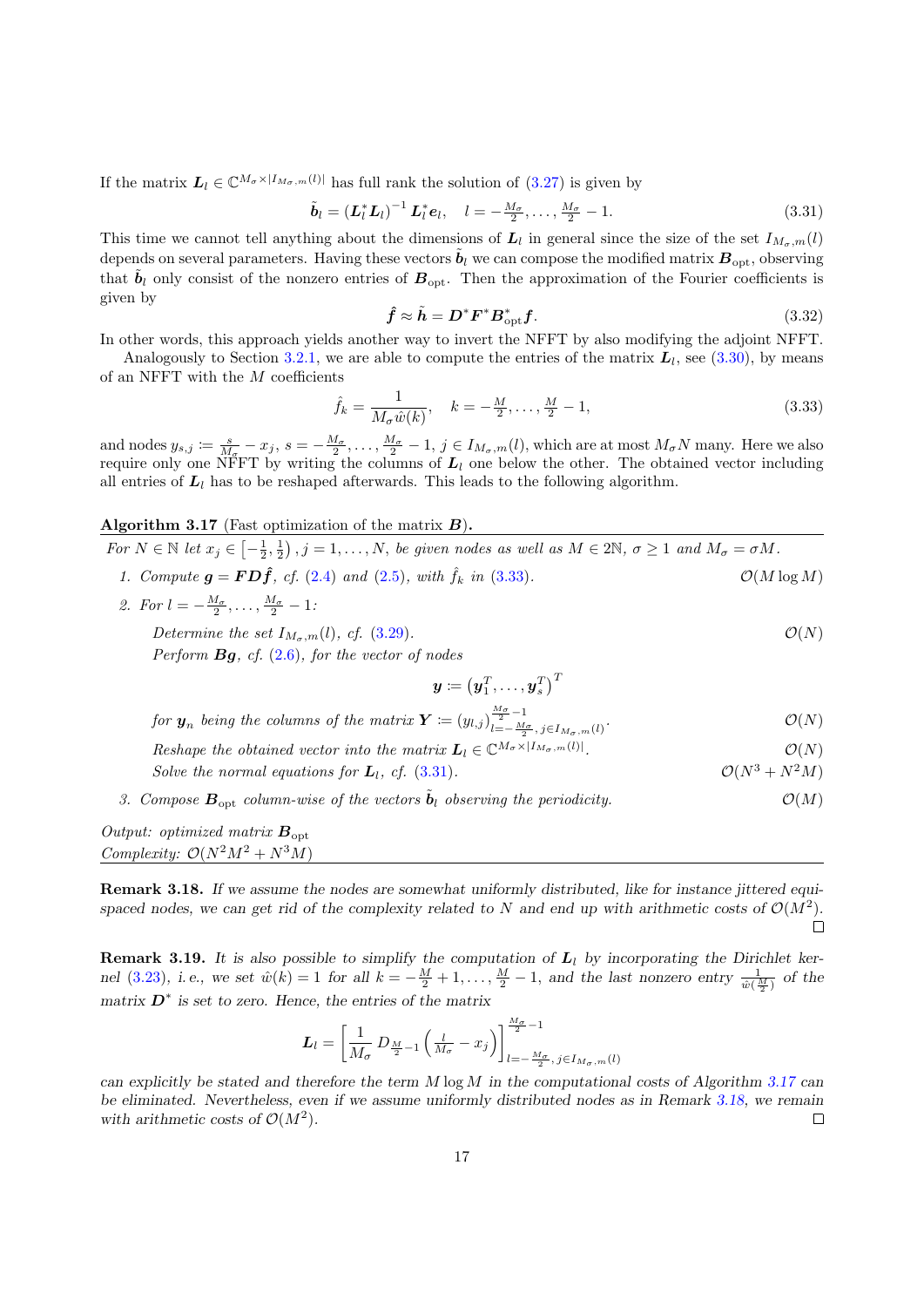<span id="page-17-0"></span>Remark 3.20. This algorithm using a window function or the Dirichlet kernel is part of the software package NFFT 3.5.1, see [\[19,](#page-25-0) ./matlab/infft1d].  $\Box$ 

Example 3.21. As in Example [3.13](#page-12-0) we verify at first that the optimization was successful. On that account, we compare the norms

$$
\|\mathbf{FDA}^*\mathbf{B} - \mathbf{I}_{M_{\sigma}}\|_{\mathrm{F}} \quad \text{and} \quad \|\mathbf{FDA}^*\mathbf{B}_{\mathrm{opt}} - \mathbf{I}_{M_{\sigma}}\|_{\mathrm{F}}, \tag{3.34}
$$

where  $\bm{B}$  denotes the original matrix from the NFFT and  $\bm{B}_{\text{opt}}$  the optimized matrix generated by Algorithm [3.17.](#page-16-0) Although our method is attributed to the overdetermined setting, this again means no restriction. Therefore, also the underdetermined setting is tested.

(i) Again we examine at first jittered equispaced nodes, see  $(3.8)$ . We choose  $M = 128$  and consider the norms (3.34) for  $N = 2<sup>c</sup>$  nodes with  $c = 2, ..., 14$ . In order to compute the NFFT in Algorithm [3.17](#page-16-0) we choose the Kaiser-Bessel window, an oversampling of  $\sigma_2 = 2.0$  and the cut-off parameter  $m_2 = 2m$ to achieve results comparable to Example [3.13.](#page-12-0) However, one could also choose a larger cut-off to receive more accuracy for growing N.

In Figure [3.8](#page-18-0) one can find the comparison of the norms (3.34) for different values of m and  $\sigma$  for  $B_{\text{out}}$  generated using B-Splines as well as the Dirichlet kernel mentioned in Remark [3.19.](#page-16-0) It can be seen that for  $\sigma = 1.0$  the minimization was very successful especially for large N compared to M. For  $N < M$  the minimization was not successful. Similarly to Example [3.13,](#page-12-0) this results from the fact that the corresponding matrix  $\boldsymbol{FDA}^*B$  is of low rank. Therefore, Algorithm [3.17](#page-16-0) is specially attributed to the overdetermined case.

Having a look at the graphs with high oversampling we recognize that the norms of the optimized matrices remain stable for all sizes of N. Thus, also for this method the optimization seems not to work for high oversampling.

While the computational costs could not be scaled down, we see in Figure [3.9](#page-18-0) that using the Dirichlet kernel reduced the run-time for all sizes of N. Results for other window functions are omitted since they show the same behavior.

(ii) Next we repeat the example using Chebyshev nodes, cf. [\(3.10\)](#page-7-0). The corresponding results for B-Splines can be found in Figure [3.10.](#page-18-0) We recognize that these graphs look similar to Figure [3.8,](#page-18-0) in contrast to  $\Box$ Example [3.13](#page-12-0) where the optimization for Chebyshev nodes was quite difficult.

**Remark 3.22.** Another approach for computing an inverse NFFT in the setting  $N \geq M$  can be obtained by using the fact that  $A^*A$  is of Toeplitz structure. To this end, the Gohberg-Semencul formula, see [\[18\]](#page-25-0), can be used to solve the normal equations  $A^*A\hat{f} = A^*f$  exactly by analogy with [\[3\]](#page-25-0). Therefore, the inverse NFFT consists of two steps: an adjoint NFFT applied to  $f$  and the multiplication with the inverse of  $A^*A$ , which can be realized by means of 8 FFTs. The computation of the components of the Gohberg-Semencul formula can be seen as a precomputational step.

However, even if this algorithm is exact and therefore yields better results than our approach from Section [3.2.2](#page-15-0) there is no exact generalization to higher dimensions since there is no generalization of the Gohberg-Semencul formula to dimensions  $> 1$ . This approach can only be used for approximations on very special grids, such as linogramm grids, utilizing the given specific structure, see [\[2,](#page-25-0) [3\]](#page-25-0).  $\Box$ 

**Example 3.23.** As in Example [3.14](#page-12-0) we consider a trigonometric polynomial. For  $f = (f(x_j))_{j=1}^N$  with given nodes  $x_j$  we consider the estimate  $\check{f} = (\check{f}_k)_{k=-\infty}^{\frac{M}{2}-1}$  $\frac{1}{2} \sum_{k=-\frac{M}{2}}^{\infty} = D^* \boldsymbol{F}^* \boldsymbol{B}_{\rm opt}^* \boldsymbol{f}$ , where  $\boldsymbol{B}_{\rm opt}^*$  is the outcome of Algorithm [3.17,](#page-16-0) and compare it to the given function values  $f$ . Again, we choose the Dirichlet kernel with  $\sigma = 2.0$  and jittered equispaced nodes  $x_j$ . We consider the absolute and relative errors per node [\(3.9\)](#page-6-0) for  $r \in \{2, \infty\}$ . As a first experiment we use  $M = 2<sup>c</sup>$  with  $c = 1, \ldots, 12$ ,  $N = 4M$ , and  $m = 4$ . In a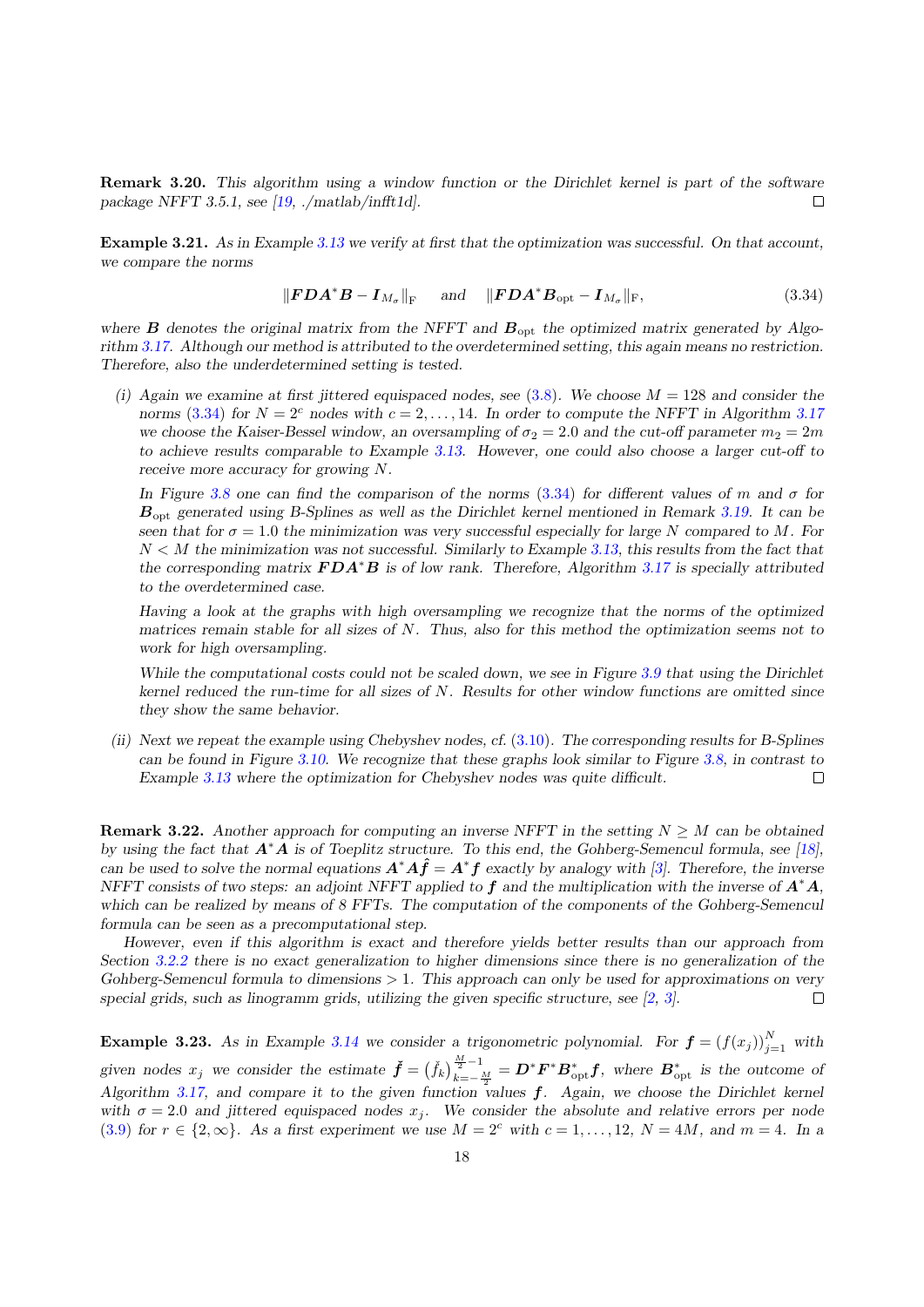<span id="page-18-0"></span>

Figure 3.8: Comparison of Frobenius norms [\(3.34\)](#page-17-0) of the original matrix  $\bm{B}$  and the optimized matrix  $\bm{B}_{\text{opt}}$  generated by Algorithm [3.17](#page-16-0) using **B-Spline** window functions as well as the Dirichlet kernel for  $M = 128$  and  $N = 2<sup>c</sup>$  jittered equispaced nodes with  $c = 2, \ldots, 14$ .



Figure 3.9: Comparison of run-times of Algorithm [3.17](#page-16-0) using the **B-Spline** as well as the Dirichlet kernel with  $m = 2$  and  $\sigma = 1.0$  for  $M = 128$  and  $N = 2<sup>c</sup>$  jittered equispaced nodes with  $c = 2, ..., 14$ .



Figure 3.10: Comparison of Frobenius norms [\(3.34\)](#page-17-0) of the original matrix  $\bm{B}$  and the optimized matrix  $\bm{B}_{\text{opt}}$  generated by Algorithm [3.17](#page-16-0) using **B-Spline** window functions as well as the Dirichlet kernel for  $M = 128$  and  $N = 2<sup>c</sup>$  Chebyshev nodes with  $c = 2, \ldots, 14$ .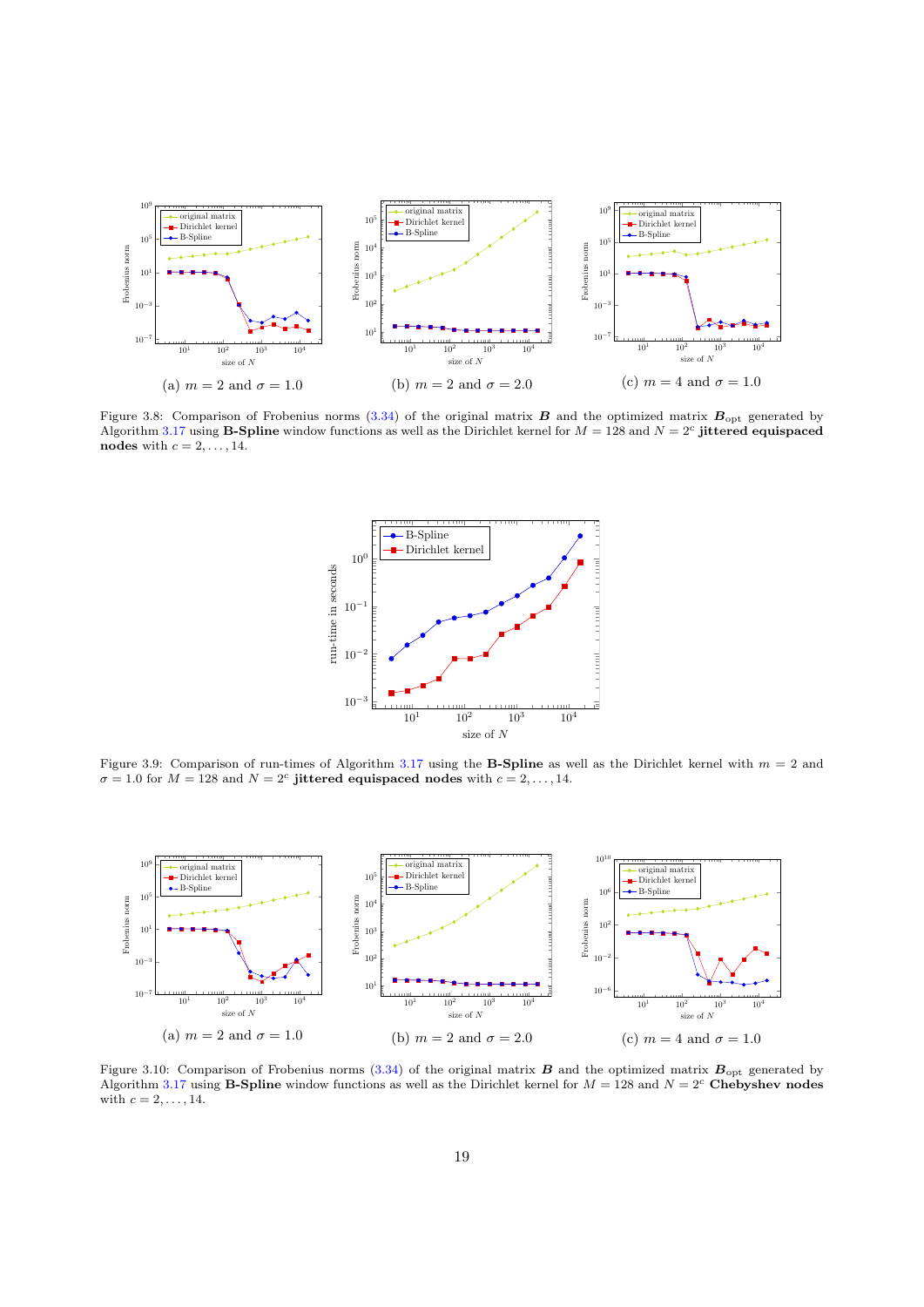<span id="page-19-0"></span>second experiment we fix  $N = 2048$  and  $M = 512$  and the cut-off parameter m shall be chosen  $m = c$  with  $c = 4, \ldots, 12$ . The corresponding results are displayed in Figure 3.11. We recognize that the errors per node for growing  $M$ , see (a), are worse if we consider very small sizes of  $N$  but decrease for large sizes of  $M$ . In (b) we can see that for fixed M these errors remain quite stable when tuning the cut-off parameter m. One could also consider the Toeplitz approach described in Remark [3.22.](#page-17-0) There we observed stable absolute errors of size  $10^{-15}$  and stable relative errors of size  $10^{-18}$ .  $\Box$ 



Figure 3.11: Comparison of the errors per node [\(3.9\)](#page-6-0) of reconstructed Fourier coefficients generated by Algorithm [3.17](#page-16-0) using the Dirichlet kernel and  $\sigma = 2.0$  for jittered equispaced nodes.

**Remark 3.24.** Having a look at the remaining matrix product  $K^*B$  we recognize that the corresponding optimization problem

Minimize  

$$
B \in \mathbb{R}^{N \times M_{\sigma}}
$$
:  $B(2m+1)$ -sparse  $\| \boldsymbol{K}^* \boldsymbol{B} - \boldsymbol{I}_{M_{\sigma}} \|^2_{\text{F}}$ 

was already solved to find a solution for the transposed problem

Minimize  

$$
B \in \mathbb{R}^{N \times M_{\sigma}}
$$
:  $B(2m+1)$ -sparse  $\|B^*K - I_{M_{\sigma}}\|_{\mathrm{F}}^2$ .

Hence, it is merely left to examine the current approximation. Due to the minimization problem we have  $\boldsymbol{FDA}^*\boldsymbol{B} = \boldsymbol{K}^*\boldsymbol{B} \approx \boldsymbol{I}_{M_{\sigma}}$ . Because  $\boldsymbol{B} \in \mathbb{R}^{N \times M_{\sigma}}$  is rectangular and therefore not invertible we multiply by a right-inverse of **B**, i.e., a matrix  $B' \in \mathbb{R}^{M_{\sigma} \times N}$  that holds  $BB' = I_N$ , and receive  $\bm{FDA}^* \approx \bm{B}'$ . Multiplying by a vector f yields  $\bm{FDA}^*\bm{f} \approx \bm{B}'\bm{f}$ , which can be written by means of  $\bm{A}^*\bm{f} = \bm{h}$  as  $\bm{FDA} \approx \bm{B}'\bm{f}$ . Finally, we multiply left-hand by **B**, which results in the approximation **BFDh**  $\approx$  **f** and thus provides another method to invert the adjoint NFFT by modifying the NFFT.  $\Box$ 

Example 3.25. Finally, we consider the analog of Example [3.16.](#page-14-0) To this end, we exchange the estimate by  $\tilde{\bm{f}} = \bm{B}_{\text{opt}} \bm{F} \bm{D} (\bm{A}^* \bm{f})$ , where  $\bm{B}_{\text{opt}}$  is the adjoint of the outcome of Algorithm [3.17.](#page-16-0) We conduct the same experiments as in Example [3.23](#page-17-0) but consider the errors per node [\(3.26\)](#page-14-0). The corresponding results can be found in Figure [3.12.](#page-20-0) There we see that our optimization was not successful in the case  $N > M$  since there is no reasonable chance to approximate the function values in any of the tested settings.  $\Box$ 

#### 4. Frames

During the last few decades the popularity of frames rose rapidly and more and more articles are concerned with this topic. Recently, an approach was published in [\[15\]](#page-25-0) connecting frame approximation to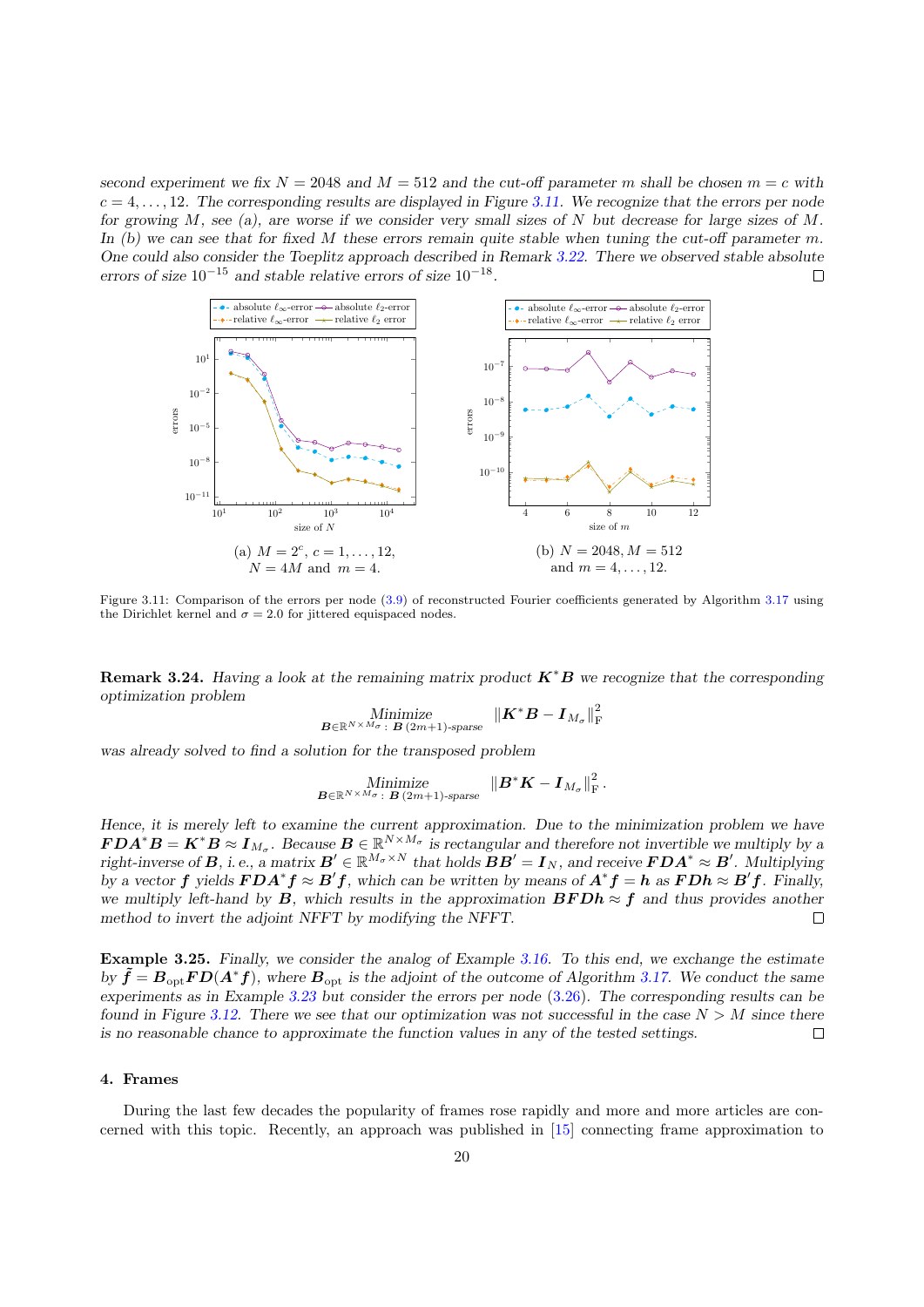<span id="page-20-0"></span>

Figure 3.12: Comparison of the errors per node [\(3.9\)](#page-6-0) of reconstructed function values generated by Algorithm [3.17](#page-16-0) using the Dirichlet kernel and  $\sigma = 2.0$  for jittered equispaced nodes.

the adjoint NFFT. Thus, in this section we consider the concept of frames and discuss an approach for inverting the NFFT based on [\[15\]](#page-25-0). Besides the basic information about the approximation of the inverse frame operator, a link to the methods explained in Section [3.2](#page-7-0) is provided.

## 4.1. Approximation of the inverse frame operator

First of all, we sum up the main idea of frames and frame approximation, basically adapted from [\[15\]](#page-25-0) and [\[7\]](#page-25-0).

**Definition 4.1.** Let H be a separable Hilbert space with inner product  $\langle \cdot, \cdot \rangle$ . Then a sequence  $\{\varphi_j\}_{j=1}^{\infty} \subset \mathcal{H}$ is called **frame** if there exist constants  $A, B > 0$  such that

$$
A||f||^2 \le \sum_{j=1}^{\infty} |\langle f, \varphi_j \rangle|^2 \le B||f||^2 \quad \forall f \in \mathcal{H}.
$$

The operator  $S: \mathcal{H} \to \mathcal{H}, Sf = \sum_{j=1}^{\infty} \langle f, \varphi_j \rangle \varphi_j$ , is named the **frame operator**.

Given this definition we can already state one of the most important results in frame theory, the so-called frame decomposition. If  $\{\varphi_j\}_{j=1}^{\infty}$  is a frame with frame operator S, then

$$
f = \sum_{j=1}^{\infty} \langle f, S^{-1} \varphi_j \rangle \varphi_j = \sum_{j=1}^{\infty} \langle f, \varphi_j \rangle S^{-1} \varphi_j \quad \forall f \in \mathcal{H}.
$$
 (4.1)

 $\Box$ 

In other words, every element of  $H$  can be represented as a linear combination of the elements of the frame, which is a property similar to an orthonormal basis. Though, to apply  $(4.1)$  it is necessary to state the inverse operator  $S^{-1}$  explicitly. However, this is usually difficult (or even impossible). Hence, it is necessary to be able to approximate  $S^{-1}$ . For this purpose, we use the method from [\[14\]](#page-25-0) by analogy with [\[15\]](#page-25-0), which is based on so-called admissible frames, see [\[15,](#page-25-0) Definition 1].

We suppose  $\{\psi_l\}_{l=-\infty}^{\infty}$  is an admissible frame with respect to  $\{\varphi_j\}_{j=1}^{\infty}$ . As shown in [\[14\]](#page-25-0), the dual frame  $\{S^{-1}\varphi_j\}_{j=1}^\infty$  can then be approximated by

$$
S^{-1}\varphi_j \approx \tilde{\varphi}_j \coloneqq \sum_{l=-\frac{M_{\sigma}}{2}}^{\frac{M_{\sigma}}{2}-1} p_{l,j} \,\psi_l, \quad j=1,\ldots,N,\tag{4.2}
$$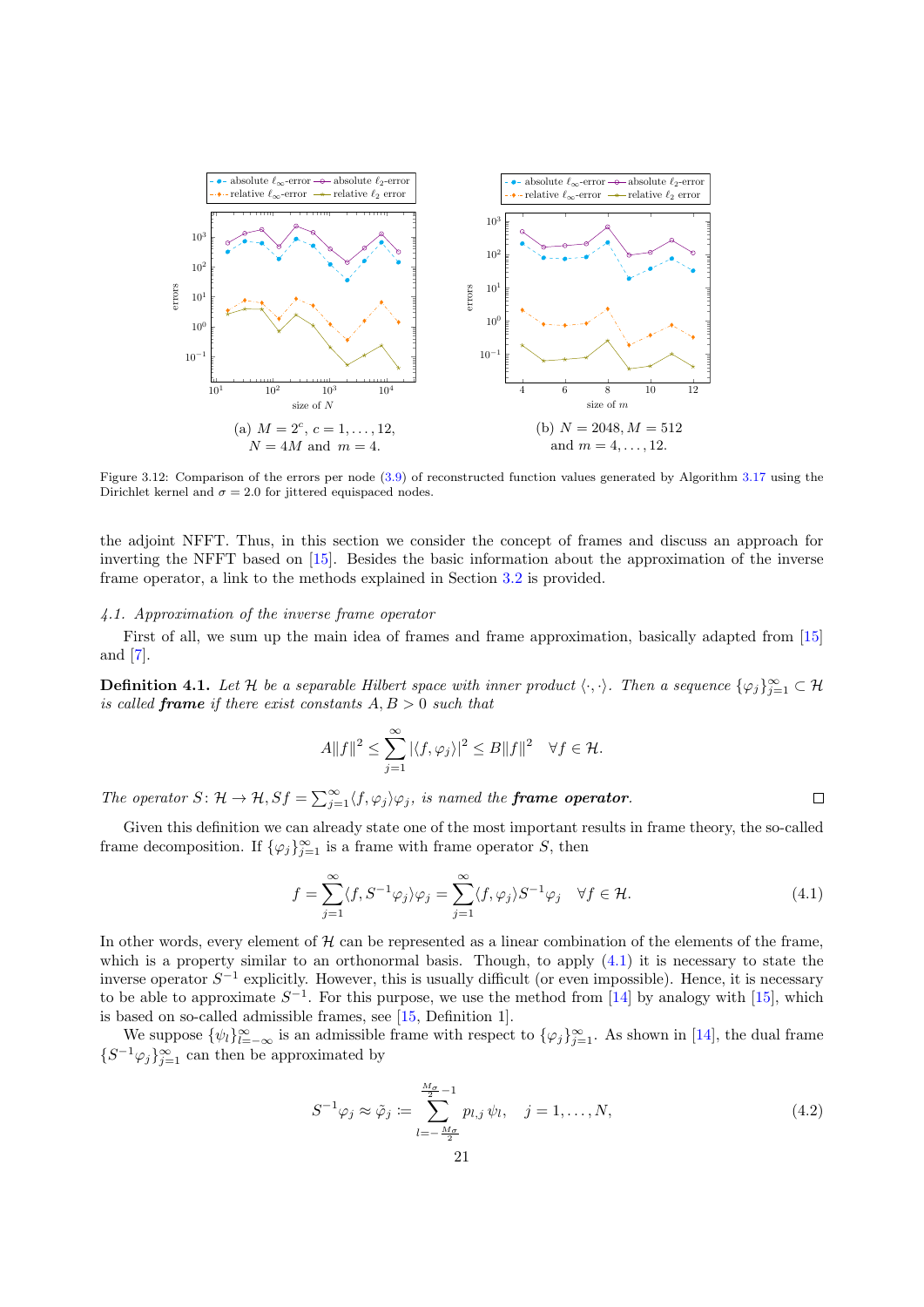<span id="page-21-0"></span>where  $\Phi^{\dagger} =: [p_{l,j}]_{l=-\frac{M_{\sigma}}{2}-1, N}^{\frac{M_{\sigma}}{2}-1, N}$  $\frac{1}{l=-\frac{M_{\sigma}}{2},j=1}$  is the Moore-Penrose pseudoinverse of the matrix

$$
\mathbf{\Phi} := \left[ \langle \varphi_j, \psi_l \rangle \right]_{j=1, l=-\frac{M\sigma}{2}}^{N, \frac{M\sigma}{2}-1} . \tag{4.3}
$$

In so doing, the matrix dimensions have to fulfill the condition  $N \geq M_{\sigma} + cM_{\sigma}^{\frac{1}{2s-1}}$ . Given this approximation of the dual frame, inserting  $(4.2)$  in  $(4.1)$  and cutting off the infinite sum yields the approximation

$$
f \approx \tilde{f} := \sum_{j=1}^{N} \sum_{l=-\frac{M_{\sigma}}{2}}^{\frac{M_{\sigma}}{2}-1} \langle f, \varphi_{j} \rangle p_{l,j} \psi_{l}. \tag{4.4}
$$

4.2. Linking the frame-theoretical approach to the iNFFT

Now we aim to find a link between the frame approximation (4.4) and the iNFFT from Section [3.2.](#page-7-0) To this end, we consider a discrete version of the frames recommended in [\[15\]](#page-25-0), i. e.,

$$
\{\varphi_j(k) \coloneqq e^{-2\pi ikx_j}, \, j \in \mathbb{N}\} \quad \text{and} \quad \left\{\psi_l(k) \coloneqq \frac{e^{-2\pi ikl/M_\sigma}}{M_\sigma \hat{w}(-k)}, \, l \in \mathbb{Z}\right\} \tag{4.5}
$$

for  $k \in \mathbb{Z}$ , where  $x_j \in \left[-\frac{1}{2},\frac{1}{2}\right)$  denote the nonequispaced nodes. Note that we changed time and frequency domain to match our notations in Section [2.](#page-1-0) Thereby, we receive the scalar product

$$
\langle \varphi_j, \psi_l \rangle_{\ell_2} = \sum_{k=-\infty}^{\infty} \varphi_j(k) \, \overline{\psi_l(k)} = \sum_{k=-\infty}^{\infty} \frac{1}{M_\sigma \hat{w}(k)} \, e^{-2\pi i k \left(x_j - \frac{l}{M_\sigma}\right)}
$$

Truncating the infinite sum yields an approximation of the matrix  $\Phi$  in (4.3) by

$$
\Phi_{\ell_2} = \left(\overline{K\left(x_j - \frac{l}{M_\sigma}\right)}\right)_{j=1, l=-\frac{M_\sigma}{2}}^{N, \frac{M_\sigma}{2}-1} \tag{4.6}
$$

.

with the kernel  $K(x)$  from [\(3.15\)](#page-9-0). In the following explanations we choose  $\mathbf{\Phi} = \mathbf{\Phi}_{\ell_2}$ .

Remark 4.2. In general, we do not have admissible frames for our known window functions w because of the factor  $\frac{1}{\hat{w}(k)}$ ,  $k = -\infty, \ldots, \infty$ . Only for finite frames the appropriate conditions can be satisfied. In addition, it must be pointed out that for other sampling patterns than the jittered equispaced nodes it was already mentioned in [\[8\]](#page-25-0) that the admissibility condition may not hold or even the conditions for constituting a frame may fail, cf. [\[15\]](#page-25-0).  $\Box$ 

#### 4.2.1. Theoretical results

For these given frames we consider again the frame approximation (4.4). Our aim is to show that the inversion of the NFFT illustrated in Section [3.2](#page-7-0) can also be expressed by means of a frame-theoretical approach, i. e., by approximating a function  $\hat{f}$  in the frequency domain, cf. [\(2.3\)](#page-2-0), and subsequently sampling at equispaced points  $k = -\frac{M}{2}, \ldots, \frac{M}{2} - 1$ .

The frame approximation of the function  $\hat{f}$  is given by

$$
\tilde{\hat{f}} = \sum_{j=1}^{N} \sum_{l=-\frac{M_{\sigma}}{2}}^{\frac{M_{\sigma}}{2}-1} \langle \hat{f}, \varphi_j \rangle_{\ell_2} p_{l,j} \psi_l
$$
\n(4.7)

with  $p_{l,j}$  as defined in [\(4.2\)](#page-20-0). Hence, we are acquainted with two different methods to compute the Fourier coefficients  $\hat{f}_k$  from given data  $\langle \hat{f}, \varphi_j \rangle =: f_j$ , the frame approximation (4.7) as well as the adjoint NFFT [\(2.8\)](#page-3-0). In what follows, we suppose that we can achieve a reconstruction via frames. Utilizing this, we modify the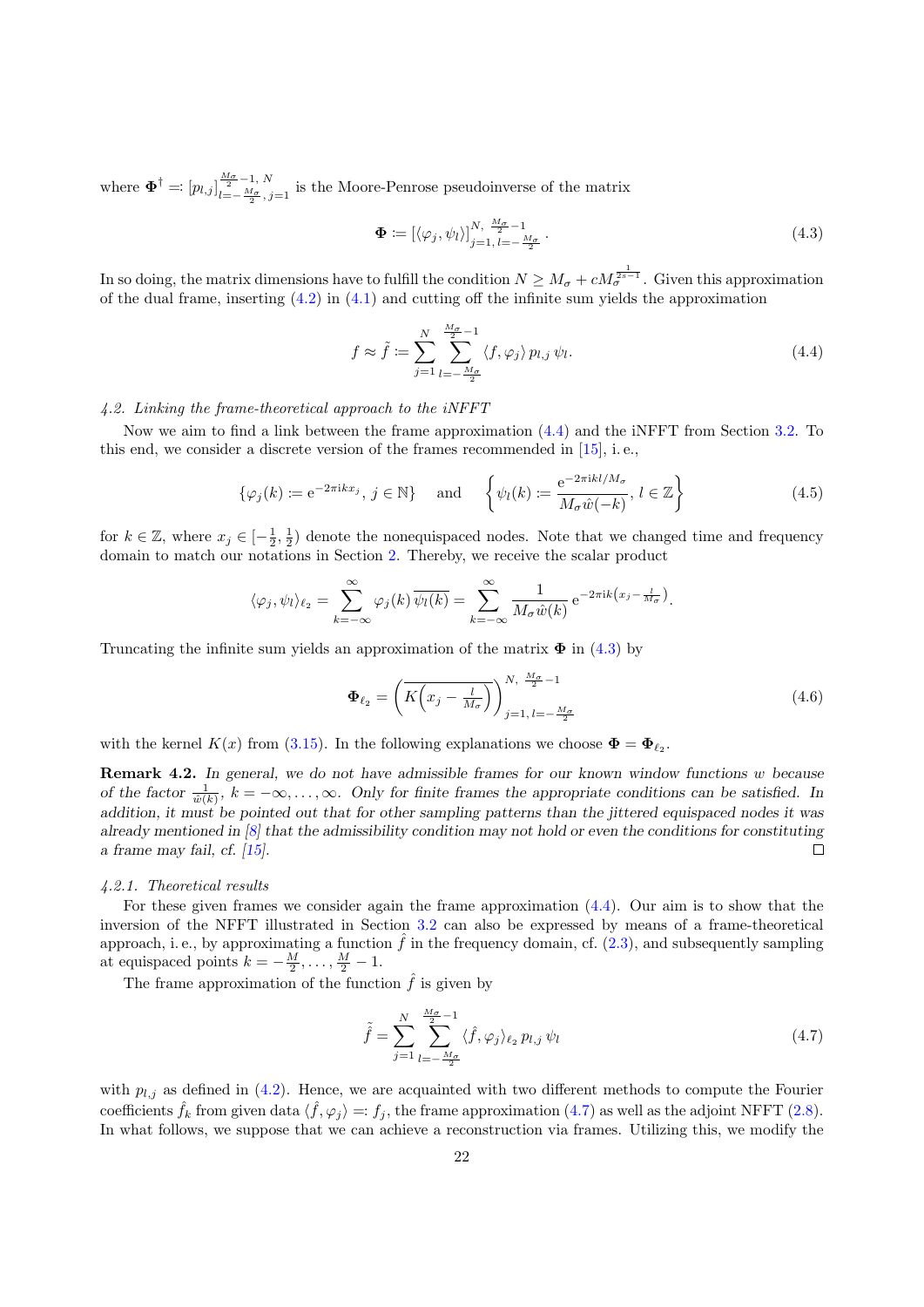<span id="page-22-0"></span>adjoint NFFT so that we can use this simple method to invert the NFFT. Thus, we are looking for an approximation of the form  $\tilde{h}_k \approx \tilde{f}(k) \approx \hat{f}_k, k = -\frac{M}{2}, \ldots, \frac{M}{2} - 1.$ 

To compare the adjoint NFFT and the frame approximation we firstly rewrite the approximation [\(2.8\)](#page-3-0) of the adjoint NFFT by analogy with [\[15\]](#page-25-0). This yields

$$
\tilde{h}_k = \sum_{l=-\frac{M_{\sigma}}{2}}^{\frac{M_{\sigma}}{2}-1} c_l \psi_l(k), \quad k = -\frac{M}{2}, \dots, \frac{M}{2}-1,
$$
\n(4.8)

with coefficients vector

$$
\mathbf{c} := (c_l)_{l=-\frac{M_{\sigma}}{2}}^{\frac{M_{\sigma}}{2}-1} = \left(\sum_{j=1}^{N} f_j \,\tilde{w}_m \left(x_j - \frac{l}{M_{\sigma}}\right)\right)_{l=-\frac{M_{\sigma}}{2}}^{\frac{M_{\sigma}}{2}-1} = \mathbf{B}^* \mathbf{f},\tag{4.9}
$$

where  $\boldsymbol{f} \coloneqq (f_j)_{j=1}^N = (\langle \hat{f}, \varphi_j \rangle_{\ell_2})_{j=1}^N$ . Likewise we rewrite [\(4.7\)](#page-21-0), cf. [\[15\]](#page-25-0), as

$$
\tilde{\tilde{h}}_k := \tilde{\hat{f}}(k) = \sum_{l=-\frac{M_{\sigma}}{2}}^{\frac{M_{\sigma}}{2}-1} d_l \psi_l(k), \quad k = -\frac{M}{2}, \dots, \frac{M}{2}-1,
$$
\n(4.10)

with  $\boldsymbol{d}:=(d_l)_{l=-\frac{M_{\sigma}}{M_{\tau}}}^{\frac{M_{\sigma}}{2}-1}$  $\frac{M_{\sigma}}{M_{\sigma}-1} = \Phi^{\dagger} f$ . Furthermore, we define the vectors  $\tilde{h} := (\tilde{h}_k)_{k=-\infty}^{\frac{M}{2}-1}$  $\frac{\frac{M}{2}-1}{k=-\frac{M}{2}}$  and  $\tilde{\tilde{h}} := (\tilde{\tilde{h}}_k)_{k=-\infty}^{\frac{M}{2}-1}$  $\frac{2}{k}$  as well as the matrix  $\Psi := (\psi_l(k))_{\substack{l=1 \ n \text{ odd}}}^{\frac{M}{2}-1, \frac{M_{\sigma}}{2}-1}$  $\frac{\frac{M}{2}-1}{k=-\frac{M}{2},l=-\frac{M_{\sigma}}{2}}$ . Thereby, (4.8) and (4.10) can be represented by  $\tilde{h}=\Psi c$  and  $\tilde{\tilde{h}} = \Psi d$ . Hence, we can now estimate the difference between both approximations.

**Theorem 4.3.** Let  $\hat{\mathbf{w}} := ((\hat{w}(-k))^{-1})_{k=-\infty}^{\frac{M}{2}-1}$  $\frac{2}{k=-\frac{M}{2}}$  be a vector satisfying  $\|\hat{\bm{w}}\|_2 < \infty$ . Then the following estimates hold.

(i) For  $M_{\sigma} < N$  we have

$$
\left\|\tilde{\boldsymbol{h}} - \tilde{\tilde{\boldsymbol{h}}}\right\|_2 \le \frac{1}{\sqrt{M_{\sigma}}}\left\|\hat{\boldsymbol{w}}\right\|_2 \|\boldsymbol{\Phi}\boldsymbol{B}^* - \boldsymbol{I}_N\|_F \|\boldsymbol{\Phi}^\dagger \boldsymbol{f}\|_2. \tag{4.11}
$$

(ii) For  $M_{\sigma} > N$  we have

$$
\left\|\tilde{\boldsymbol{h}} - \tilde{\tilde{\boldsymbol{h}}}\right\|_{2} \leq \frac{1}{\sqrt{M_{\sigma}}}\left\|\hat{\boldsymbol{w}}\right\|_{2}\left\|\boldsymbol{B}^{*}\boldsymbol{\Phi} - \boldsymbol{I}_{M_{\sigma}}\right\|_{F}\left\|\boldsymbol{\Phi}^{\dagger}\boldsymbol{f}\right\|_{2},\tag{4.12}
$$

where  $\mathbf{B}^*$  denotes the adjoint matrix of [\(2.6\)](#page-3-0) and  $\mathbf{\Phi} = \mathbf{\Phi}_{\ell_2}$  is given as in [\(4.6\)](#page-21-0). *Proof.* By analogy with  $[15]$  Definitions  $(4.8)$  and  $(4.10)$  imply

$$
\left\|\tilde{h} - \tilde{\tilde{h}}\right\|_2 = \left\|\Psi c - \Psi d\right\|_2 \le \left\|\Psi\right\|_{\rm F} \left\|c - d\right\|_2 = \sqrt{\sum_{k=-\frac{M}{2}}^{\frac{M}{2}-1} \sum_{l=-\frac{M_c}{2}}^{\frac{M_c}{2}-1} |\psi_l(k)|^2} \cdot \left\|c - d\right\|_2
$$

$$
= \frac{1}{M_\sigma} \sqrt{\sum_{k=-\frac{M}{2}}^{\frac{M}{2}-1} \left|\frac{1}{\hat{w}(-k)}\right|^2 \sum_{l=-\frac{M_c}{2}}^{\frac{M_c}{2}-1} \left|e^{-2\pi i k l / M_\sigma}\right|^2} \cdot \left\|c - d\right\|_2 \le \frac{1}{\sqrt{M_\sigma}} \left\|\hat{w}\right\|_2 \left\|c - d\right\|_2.
$$

Next we consider the norm  $||c - d||_2$  separately.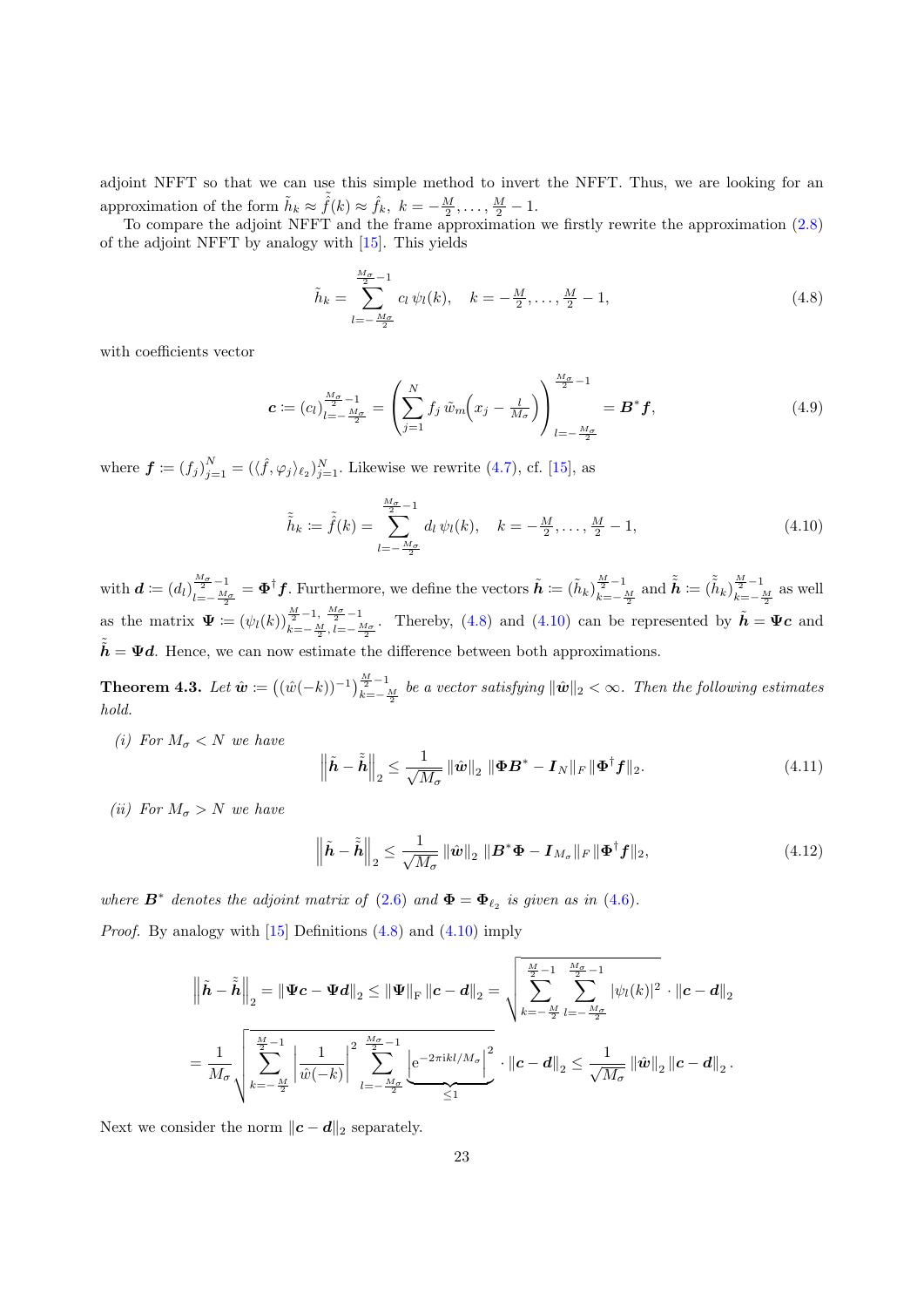(i) For  $M_{\sigma}$  < N we have by [\(4.9\)](#page-22-0) and [\(4.10\)](#page-22-0) that

$$
c-d = (B^* - \Phi^{\dagger})f = (B^* - (\Phi^*\Phi)^{-1}\Phi^*)f = ((\Phi^*\Phi)^{-1}\Phi^*)(\Phi B^* - I_N)f.
$$

This leads to

$$
\|\bm{c}-\bm{d}\|_2 \leq \|\bm{\Phi}\bm{B}^* - \bm{I}_N\|_{\mathrm{F}}\|((\bm{\Phi}^*\bm{\Phi})^{-1}\bm{\Phi}^*)\bm{f}\|_2 \leq \|\bm{\Phi}\bm{B}^* - \bm{I}_N\|_{\mathrm{F}}\|\bm{\Phi}^{\dagger}\bm{f}\|_2.
$$

(ii) In analogy, for  $M_{\sigma} > N$  we have that

$$
\mathbf{c} - \mathbf{d} = (\mathbf{B}^* - \mathbf{\Phi}^{\dagger})\mathbf{f} = (\mathbf{B}^* - \mathbf{\Phi}^*(\mathbf{\Phi}\mathbf{\Phi}^*)^{-1})\mathbf{f} = (\mathbf{B}^*\mathbf{\Phi} - \mathbf{I}_{M_{\sigma}})(\mathbf{\Phi}^*(\mathbf{\Phi}\mathbf{\Phi}^*)^{-1})\mathbf{f}
$$

and thereby

$$
\|\bm{c}-\bm{d}\|_2 \leq \|\bm{B}^*\bm{\Phi} - \bm{I}_{M_{\sigma}}\|_{\mathrm{F}} \left\| \left(\bm{\Phi}^*(\bm{\Phi}\bm{\Phi}^*)^{-1}\right) \bm{f} \right\|_2 \leq \|\bm{B}^*\bm{\Phi} - \bm{I}_{M_{\sigma}}\|_{\mathrm{F}} \|\bm{\Phi}^{\dagger} \bm{f}\|_2.
$$

#### 4.2.2. Optimization

Our aim is to minimize the distances shown in  $(4.11)$  and  $(4.12)$  to modify the adjoint NFFT such that we can achieve an inversion of the NFFT. To this end, we suppose we are given nodes  $x_i$  as well as frames  $\{\varphi_j\}$  and  $\{\psi_l\}$  and thereby the matrix  $\mathbf{\Phi} = \mathbf{\Phi}_{\ell_2}$ . Thus, our purpose is to improve the approximation of the adjoint NFFT by modifying the matrix  $B^*$ .

Connection to the first approach. Firstly, we consider the case  $M_{\sigma} < N$ . Minimizing the distance in [\(4.11\)](#page-22-0) yields the optimization problem

Minimize  

$$
B \in \mathbb{R}^{N \times M_{\sigma}} : B(2m+1)\text{-sparse} \quad \|\Phi B^* - I_N\|_{\text{F}}^2,
$$
\n(4.13)

 $\blacksquare$ 

which is of similar form to those seen in Section [3.2.](#page-7-0) For solving this problem we have a closer look at the matrix  $\mathbf{\Phi} \mathbf{B}^*$ . By Definitions [\(2.6\)](#page-3-0) and [\(4.6\)](#page-21-0) we obtain

$$
\Phi \mathbf{B}^* = \left[ \sum_{l=-\frac{M_{\sigma}}{2}}^{\frac{M_{\sigma}}{2}-1} \sum_{k=-\frac{M}{2}}^{\frac{M}{2}-1} \frac{1}{M_{\sigma} \hat{w}(k)} e^{-2\pi i k (x_j - \frac{l}{M_{\sigma}})} \tilde{w}_m(x_h - \frac{l}{M_{\sigma}}) \right]_{j, h=1}^N
$$
\n(4.14)

In addition, we consider analogously to [\(3.28\)](#page-15-0)

$$
\boldsymbol{BFDA}^* = \left[ \sum_{l=-\frac{M\sigma}{2}}^{\frac{M\sigma}{2}-1} \sum_{k=-\frac{M}{2}}^{\frac{M}{2}-1} \frac{1}{M_{\sigma}\hat{w}(k)} e^{-2\pi i k \left(x_j - \frac{l}{M_{\sigma}}\right)} \tilde{w}_m \left(x_h - \frac{l}{M_{\sigma}}\right) \right]_{h,j=1}^N. \tag{4.15}
$$

Comparing these matrices  $(4.14)$  and  $(4.15)$  we recognize that they are exactly the transposed of each other, i.e.,  $\boldsymbol{\Phi} \boldsymbol{B}^* = (\boldsymbol{B}\boldsymbol{F}\boldsymbol{D}\boldsymbol{A}^*)^T = (\boldsymbol{B}\boldsymbol{K}^*)^T$ . Thereby, (4.13) is equivalent to the problem

$$
\underset{\bm{B} \in \mathbb{R}^{N \times M_{\sigma}} : \ \bm{B} \ (2m+1) \text{-sparse}}{\text{Minimize}} \ \ \|\bm{BFDA^*} - \bm{I_N}\|_{\text{F}}^2
$$

and can be solved like already seen in Section [3.2.1.](#page-9-0) It may be recognized that the objective is a slightly different one since now we seek an approximation of the form  $\mathbf{BFDA}^* \approx I_N$  instead of  $\mathbf{BFDA}^* \approx MI_N$ . However, the constant does not change the method and thus the same fast algorithm can be used.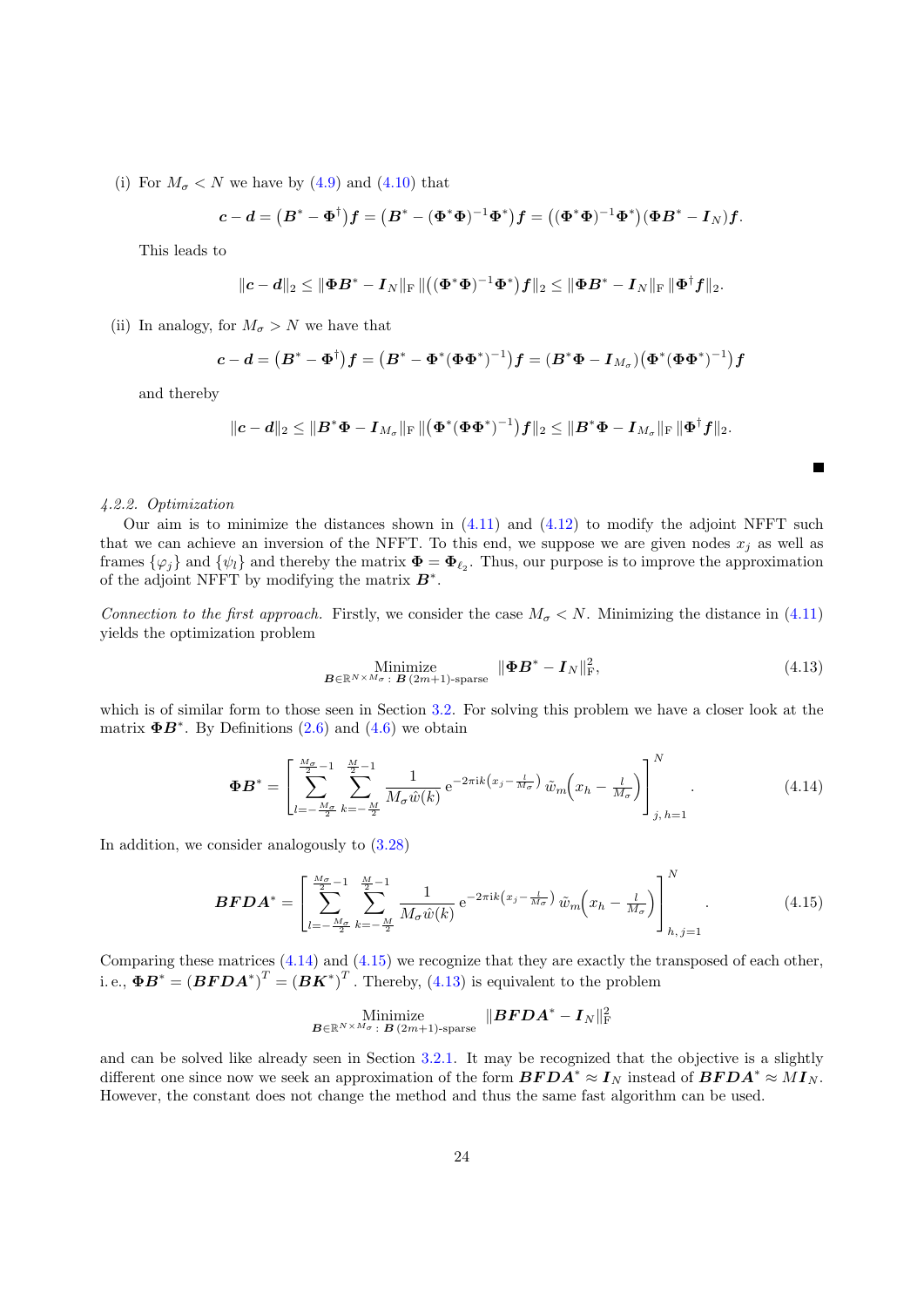Connection to the second approach. For  $M_{\sigma} > N$  we consider the estimate [\(4.12\)](#page-22-0) where minimization leads to the optimization problem

Minimize  

$$
B \in \mathbb{R}^{N \times M_{\sigma}} : B(2m+1) \text{-sparse} \quad \| \mathbf{B}^* \Phi - \mathbf{I}_{M_{\sigma}} \|_{\text{F}}^2. \tag{4.16}
$$

Again we have a closer look at the appropriate matrix

$$
\boldsymbol{B}^* \boldsymbol{\Phi} = \left[ \sum_{j=1}^N \sum_{k=-\frac{M}{2}}^{\frac{M}{2}-1} \frac{1}{M_\sigma \hat{w}(k)} e^{-2\pi i k \left( x_j - \frac{s}{M_\sigma} \right)} \tilde{w}_m \left( x_j - \frac{l}{M_\sigma} \right) \right]_{l, s=-\frac{M_\sigma}{2}}^{\frac{M_\sigma}{2}-1} \tag{4.17}
$$

and additionally consider the matrix from  $(3.28)$ . Once more, a comparison of  $(4.17)$  and  $(3.28)$  yields  $\boldsymbol{B}^* \boldsymbol{\Phi} = (\boldsymbol{F} \boldsymbol{D} \boldsymbol{A}^* \boldsymbol{B})^T = (\boldsymbol{K}^* \boldsymbol{B})^T$ , i.e., they are equal except for transposition. Because (4.16) is hence equivalent to the transposed problem

$$
\operatornamewithlimits{Minimize}_{\boldsymbol{B}\in\mathbb{R}^{N\times M_{\sigma}}\colon\boldsymbol{B}\ (2m+1)\text{-sparse}}\ \|\boldsymbol{FDA}^*\boldsymbol{B}-\boldsymbol{I}_{M_{\sigma}}\|_{\text{F}}^2,
$$

(4.16) can be solved like already discussed in Section [3.2.2.](#page-15-0)

Therefore, we have shown that the frame-theoretical approach can be traced back to the methods for inverting the NFFT introduced in Section [3.2.](#page-7-0) In other words, the explanations in Section [4](#page-19-0) can be seen as simply having a different point of view to the problem of Section [3.2.](#page-7-0)

**Remark 4.4.** Note that the method of [\[15\]](#page-25-0) is based only on optimizing the diagonal matrix  $D$  whereas we used similar ideas to modify the sparse matrix  $\bf{B}$ .  $\Box$ 

## 5. Conclusion

In the present paper we developed new direct methods for computing an inverse NFFT, i. e., for the reconstruction of M Fourier coefficients  $f_k$  from given N nonequispaced data  $f_i$ . Furthermore, solutions for the adjoint problem, the reconstruction of function values  $f_j$  from given data  $h_k$ , were proposed. For both problems we derived efficient algorithms for the quadratic setting as well as for the overdetermined and underdetermined case.

In the quadratic setting we used a relation between two evaluations of a trigonometric polynomial which can be deduced by means of Lagrange interpolation. Approximation of corresponding coefficients by means of the fast summation yields algorithms of complexity  $\mathcal{O}(N \log N)$ .

The main idea for the overdetermined and underdetermined cases was the minimization of a certain Frobenius norm so that the solution can be deduced by means of the least squares method. All in all, we ended up with precomputational algorithms of complexity  $\mathcal{O}(N^2)$  and  $\mathcal{O}(M^2)$ , respectively, whereas the algorithms for the inversion require only  $\mathcal{O}(M \log M + N)$  arithmetic operations.

Finally, we investigated an approach based on [\[15\]](#page-25-0) considering frame approximation which can be used to approximate a function  $\hat{f}$  in the frequency domain and subsequently sample at equispaced points. By comparing this procedure to the adjoint NFFT we modified the last-mentioned to achieve an iNFFT. In so doing, we found out that the thereby obtained approaches can be traced back to the methods for the inversion introduced for the overdetermined and underdetermined cases.

For the future it might be of interest to study for what kind of distribution of nodes and which window functions the frame-theoretical approach is applicable. Moreover, a generalization of the presented methods to higher dimensions is subject of ongoing research.

#### Acknowledgments

The first named author gratefully acknowledges the funding support from the European Union and the Free State of Saxony (ESF). Moreover, the authors thank the referees and the editor for their very useful suggestions for improvements.